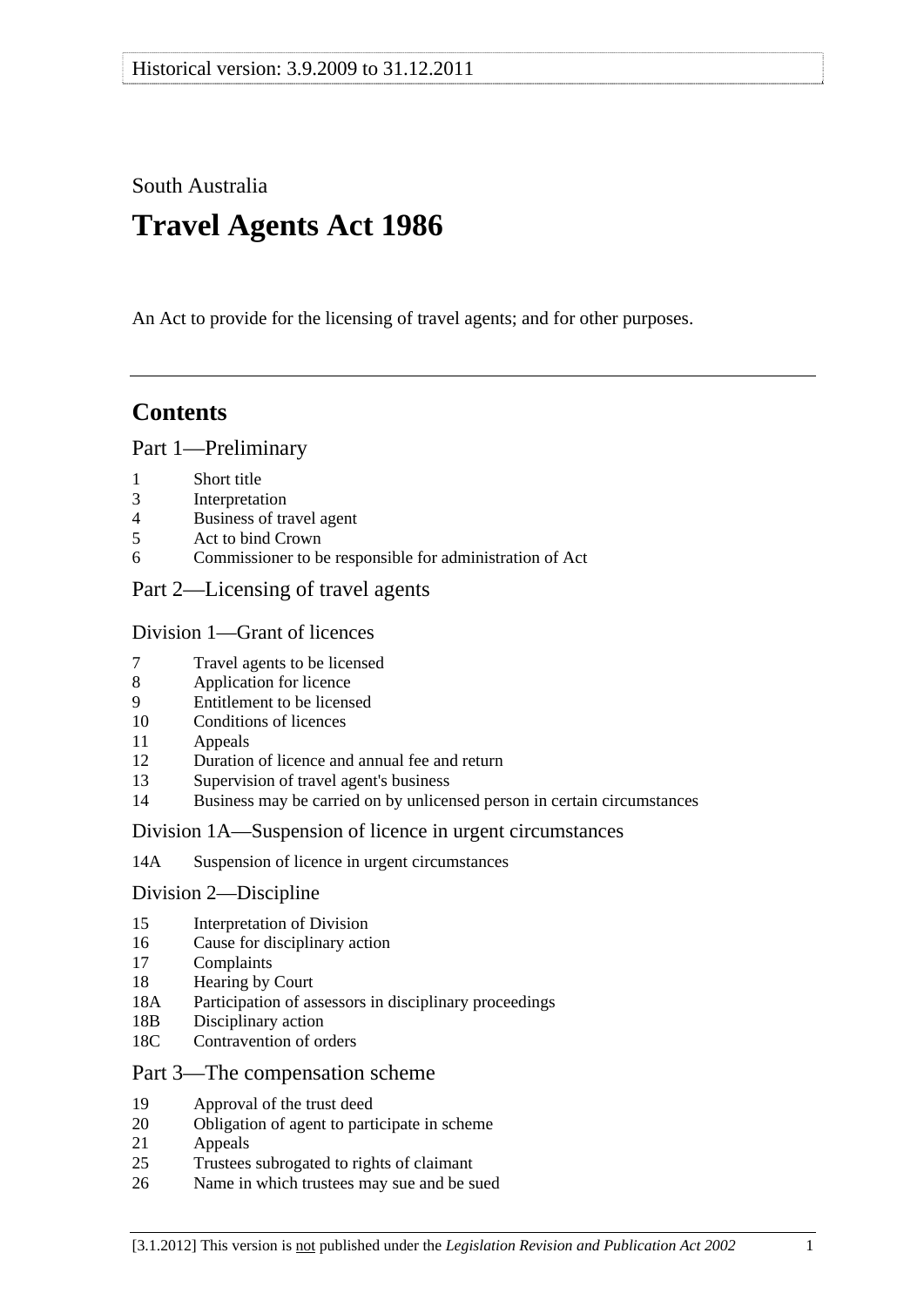#### <span id="page-1-0"></span>[Part 4—Miscellaneous](#page-10-0)

- [27 Delegations](#page-10-0)
- [28 Agreement with professional organisation](#page-11-0)
- [29 Exemptions](#page-12-0)
- [30 Registers](#page-12-0)
- [31 Commissioner and proceedings before District Court](#page-12-0)
- [32 False or misleading information](#page-12-0)
- [33 Notice to be displayed](#page-13-0)
- [34 Travel agent to use authorised name](#page-13-0)
- [35 Accounts to be kept](#page-13-0)
- [36 Statutory declaration](#page-13-0)
- [37 Investigations](#page-13-0)
- [38 General defence](#page-14-0)
- [39 Liability for act or default of officer, employee or agent](#page-14-0)
- [40 Offences by bodies corporate](#page-14-0)
- [41 Continuing offence](#page-14-0)
- [42 Prosecutions](#page-14-0)
- [43 Evidence](#page-15-0)
- [44 Service of documents](#page-15-0)
- [45 Annual report](#page-15-0)
- [46 Regulations](#page-15-0)

[Schedule—Appointment and selection of assessors for District Court](#page-16-0) 

[Legislative history](#page-18-0) 

### **The Parliament of South Australia enacts as follows:**

# **Part 1—Preliminary**

#### **1—Short title**

This Act may be cited as the *Travel Agents Act 1986*.

#### **3—Interpretation**

In this Act, unless the contrary intention appears—

*authorised name* in respect of a licensed travel agent means—

- (a) the name of the travel agent as it appears in the licence; or
- (b) a business name registered by the travel agent under the *[Business Names](http://www.legislation.sa.gov.au/index.aspx?action=legref&type=act&legtitle=Business%20Names%20Act%201963)  [Act 1963](http://www.legislation.sa.gov.au/index.aspx?action=legref&type=act&legtitle=Business%20Names%20Act%201963)* of which the Commissioner has been given prior notice in writing;

*authorised officer* means a person who is an authorised officer under the *[Fair Trading](http://www.legislation.sa.gov.au/index.aspx?action=legref&type=act&legtitle=Fair%20Trading%20Act%201987)  [Act 1987](http://www.legislation.sa.gov.au/index.aspx?action=legref&type=act&legtitle=Fair%20Trading%20Act%201987)*;

*the Commissioner* means the Commissioner for Consumer Affairs;

*the compensation fund* means the compensation fund established under the trust deed;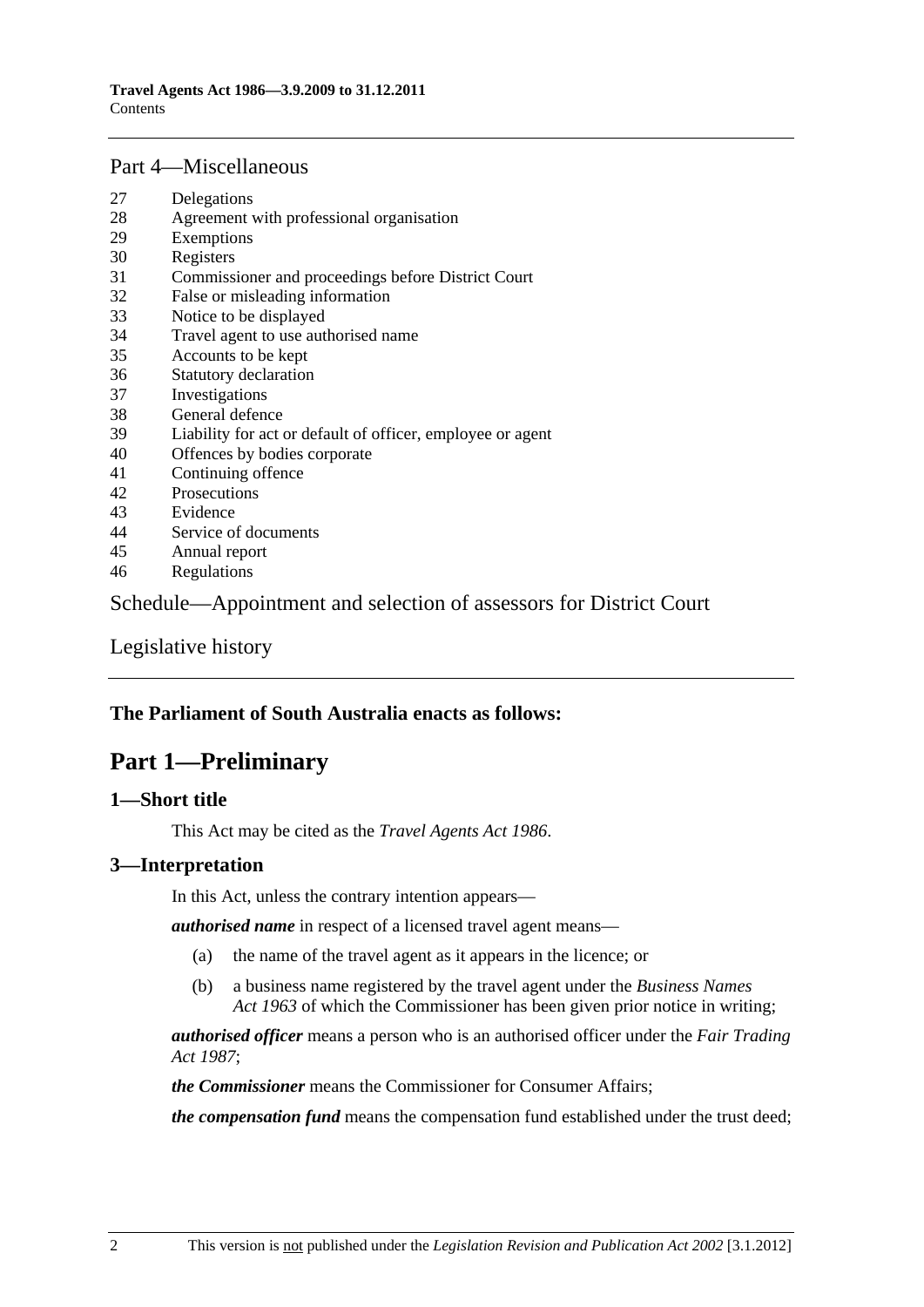<span id="page-2-0"></span>*corresponding law* means a law of another State, or of a Territory of the Commonwealth declared by regulation to be a corresponding law for the purposes of this Act;

*director* of a body corporate includes—

- (a) a person occupying or acting in the position of director or member of the governing body of the body corporate, by whatever name called and whether or not validly appointed to occupy or duly authorised to act in the position; and
- (b) any person in accordance with whose directions or instructions the directors or members of the governing body of the body corporate are accustomed to act;

*District Court* means the Administrative and Disciplinary Division of the District Court;

*licence* means a licence under this Act; and *licensee*, *licensed* and *unlicensed* have corresponding meanings;

*the trust deed* means the trust deed approved under [section 19](#page-9-0);

*vehicle* includes a boat, aircraft or other means of transport.

#### **4—Business of travel agent**

- (1) Subject to this section, a person carries on business as a travel agent if the person in the course of a business—
	- (a) sells or arranges to sell rights to travel; or
	- (b) sells or arranges to sell rights to travel and accommodation; or
	- (c) carries out an activity set out in the regulations.
- (2) A person does not carry on business as a travel agent—
	- (a) by reason of anything done by that person in the course of employment;
	- (b) by reason of selling, or arranging for the sale of, rights to travel in a vehicle owned by that person;
	- (c) by reason of selling, or arranging for the sale of, rights to accommodation at a place owned by that person;
	- (d) by reason of carrying on an activity set out in the regulations.
- (3) A person is the owner of a vehicle or place of accommodation for the purposes of this section if that person has lawful possession of the vehicle or place of accommodation.
- (4) In this section—

*sale*, in relation to rights, includes the conferral or assignment of the rights; and *to sell* has a corresponding meaning.

#### *5—Act to bind Crown*

*Note—* 

*Section 5 had not come into operation at the date of the publication of this version.*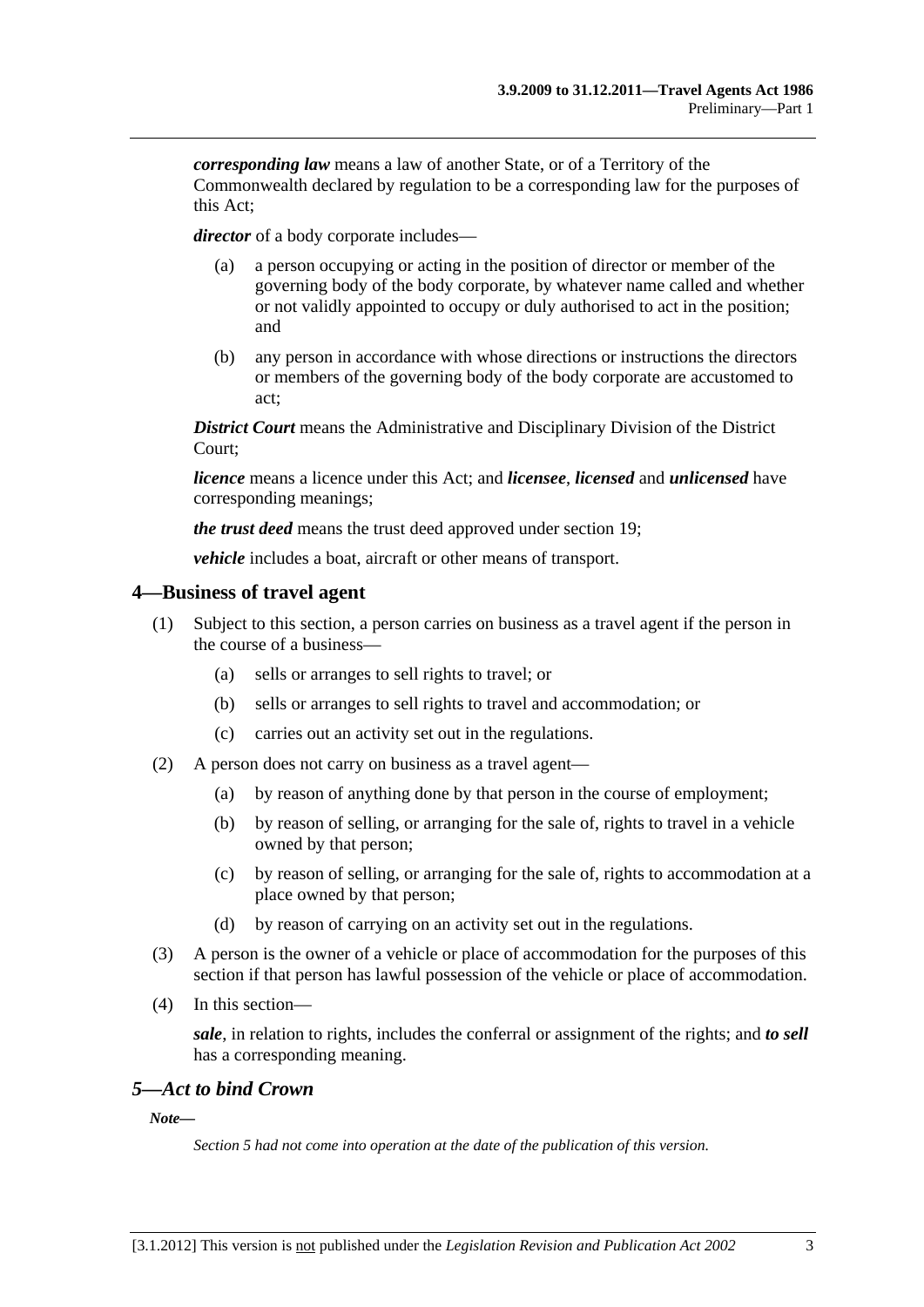- <span id="page-3-0"></span> *(1) This Act binds the Crown not only in right of South Australia but also, so far as the legislative power of Parliament permits, the Crown in all its other capacities.*
- *(2) Nothing in this Act renders the Crown in right of South Australia or in any other capacity liable to be prosecuted for an offence or obliges the Crown in right of South Australia to hold a licence.*

#### **6—Commissioner to be responsible for administration of Act**

The Commissioner is responsible, subject to the control and direction of the Minister, for the administration of this Act.

# **Part 2—Licensing of travel agents**

# **Division 1—Grant of licences**

#### **7—Travel agents to be licensed**

- (1) A person must not—
	- (a) carry on business as a travel agent except as authorised by a licence under this Act; or
	- (b) advertise or otherwise hold himself or herself out as being entitled to carry on business as a travel agent unless authorised to carry on business as such an agent by a licence under this Act.

Maximum penalty: \$50 000.

- (2) If a person is convicted of an offence against [subsection \(1\),](#page-3-0) the court by which the conviction is recorded must order the person to pay to the Crown an amount estimated by the court to be the amount of the profit that has accrued to the convicted person or any other person with whom the convicted person has a business or personal association in consequence of the commission of the offence.
- (3) An amount recovered by the Crown under an order must be paid into the compensation fund.
- (4) A person required by this Act to be licensed as a travel agent is not entitled to any fee, other consideration or compensation under or in relation to a contract with another on whose behalf the person provided services as a travel agent unless-
	- (a) the person was authorised to provide the services under a licence; or
	- (b) a court hearing proceedings for recovery of the fee, other consideration or compensation is satisfied that the person's failure to be so authorised resulted from inadvertence only.

# **8—Application for licence**

- (1) An application for a licence must—
	- (a) be made to the Commissioner in the manner and form approved by the Commissioner; and
	- (b) be accompanied by the fee fixed by regulation.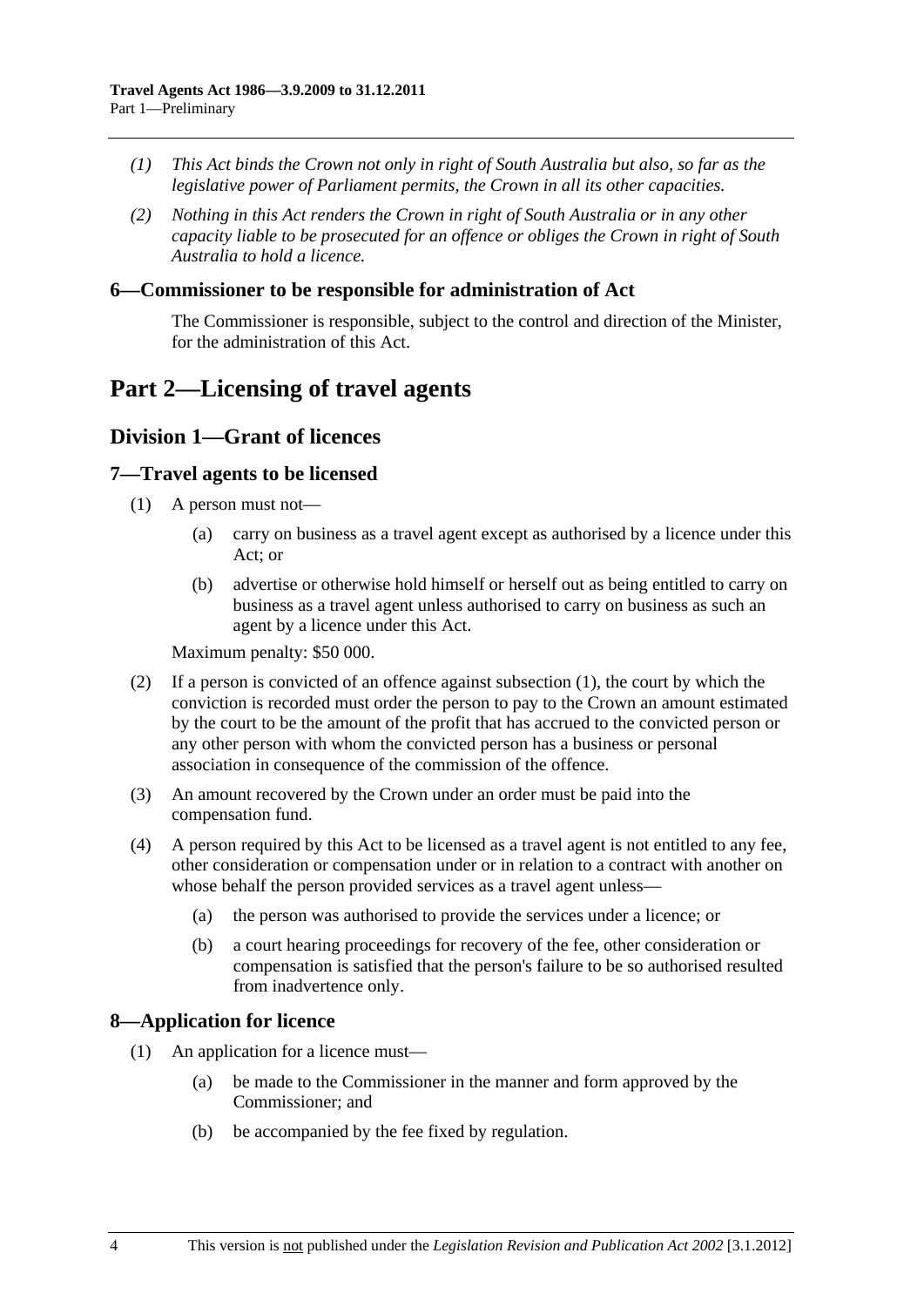- <span id="page-4-0"></span> (2) An applicant for a licence must provide the Commissioner with such evidence as the Commissioner thinks appropriate as to the identity, age and address of the applicant and any other information required by the Commissioner for the purposes of determining the application.
- (3) If an applicant for a licence has previously failed to pay a fee, penalty, contribution or levy that became payable under this Act, the Commissioner may require the applicant to pay the whole or a specified part of the fee, penalty, contribution or levy (as the case may be).
- (4) The Commissioner may, by notice in writing, require an applicant for a licence, within a time fixed by the notice (which may not be less than 28 days after service of the notice), to comply with any requirement under this section to the Commissioner's satisfaction.
- (5) If the applicant fails to comply with the notice under [subsection \(4\)](#page-4-0), the Commissioner may, without further notice, refuse the application but keep the fee that accompanied the application.

# **9—Entitlement to be licensed**

- (1) A natural person is entitled to be granted a licence if—
	- (a) the person is of or above the age of 18 years; and
	- (b) the person is not disqualified under this Act or a corresponding law from holding a licence under this Act or the corresponding law or being involved in the direction, management or conduct of the business of a travel agent; and
	- (c) the person has made suitable arrangements to fulfil the obligations that may arise under this Act; and
	- (d) the trustees under the trust deed have certified that—
		- (i) the person is eligible for membership of the compensation scheme established by the trust deed; and
		- (ii) the person will be admitted as a member of the compensation scheme on being licensed; and
	- (e) he or she is a fit and proper person to be the holder of a licence.
- (2) A body corporate is entitled to be granted a licence if—
	- (a) the body corporate is not disqualified under this Act or a corresponding law from holding a licence under this Act or the corresponding law or being involved in the direction, management or conduct of the business of a travel agent; and
	- (b) no director of the body corporate is disqualified under a corresponding law from holding a licence under the corresponding law or being involved in the direction, management or conduct of the business of a travel agent; and
	- (c) the body corporate has made suitable arrangements to fulfil the obligations that may arise under this Act; and
	- (d) the trustees under the trust deed have certified that—
		- (i) the body corporate is eligible for membership of the compensation scheme established by the trust deed; and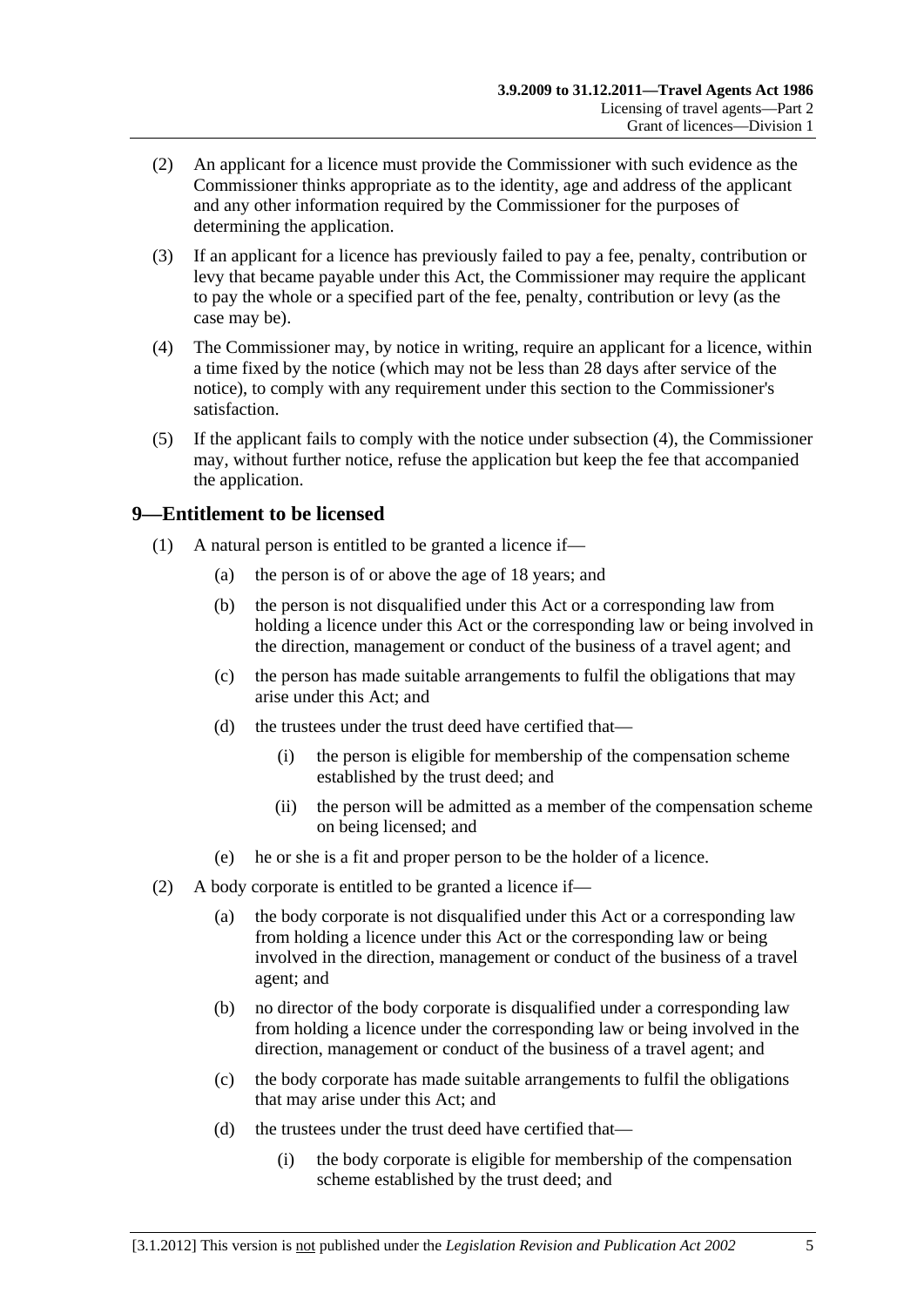- (ii) the body corporate will be admitted as a member of the compensation scheme on being licensed; and
- <span id="page-5-0"></span> (e) each director of the body corporate is a fit and proper person to be the director of a body corporate that is the holder of a licence.

# **10—Conditions of licences**

- (1) A licence is subject to the following conditions:
	- (a) a condition that each place at which the licensed travel agent carries on business as a travel agent must comply with the requirements of the regulations; and
	- (b) conditions imposed by regulation; and
	- (c) conditions imposed by the Commissioner on granting the licence.
- (2) Conditions imposed by the Commissioner on the grant of the licence may be varied or revoked by the Commissioner at any time on application by the licensed travel agent.

# **11—Appeals**

- (1) An applicant for a licence may appeal to the District Court against a decision of the Commissioner refusing the application.
- (2) Subject to [subsection \(4\),](#page-5-0) an appeal must be instituted within one month of the making of the decision appealed against.
- (3) The Commissioner must, if so required by the applicant, state in writing the reasons for the Commissioner's decision to refuse the application.
- (4) If the reasons of the Commissioner are not given in writing at the time of making the decision and the applicant (within one month of the making of the decision) requires the Commissioner to state the reasons in writing, the time for instituting an appeal runs from the time at which the applicant receives the written statement of those reasons.

# **12—Duration of licence and annual fee and return**

- (1) A licence remains in force (except for any period for which it is suspended) until—
	- (a) the licence is surrendered or cancelled; or
	- (b) the licensed travel agent dies or, in the case of a licensed body corporate, is dissolved.
- (2) A licensed travel agent must, each year not later than the date fixed by regulation—
	- (a) pay to the Commissioner the fee fixed by regulation; and
	- (b) lodge with the Commissioner a return in the manner and form required by the Commissioner.
- (3) If a licensed travel agent fails to pay the annual fee or lodge the annual return in accordance with [subsection \(2\)](#page-5-0), the Commissioner may, by notice in writing, require the agent to make good the default and, in addition, to pay to the Commissioner the amount fixed by regulation as a penalty for default.
- (4) If the travel agent fails to comply with the notice within 28 days after service of the notice, the agent's licence is cancelled.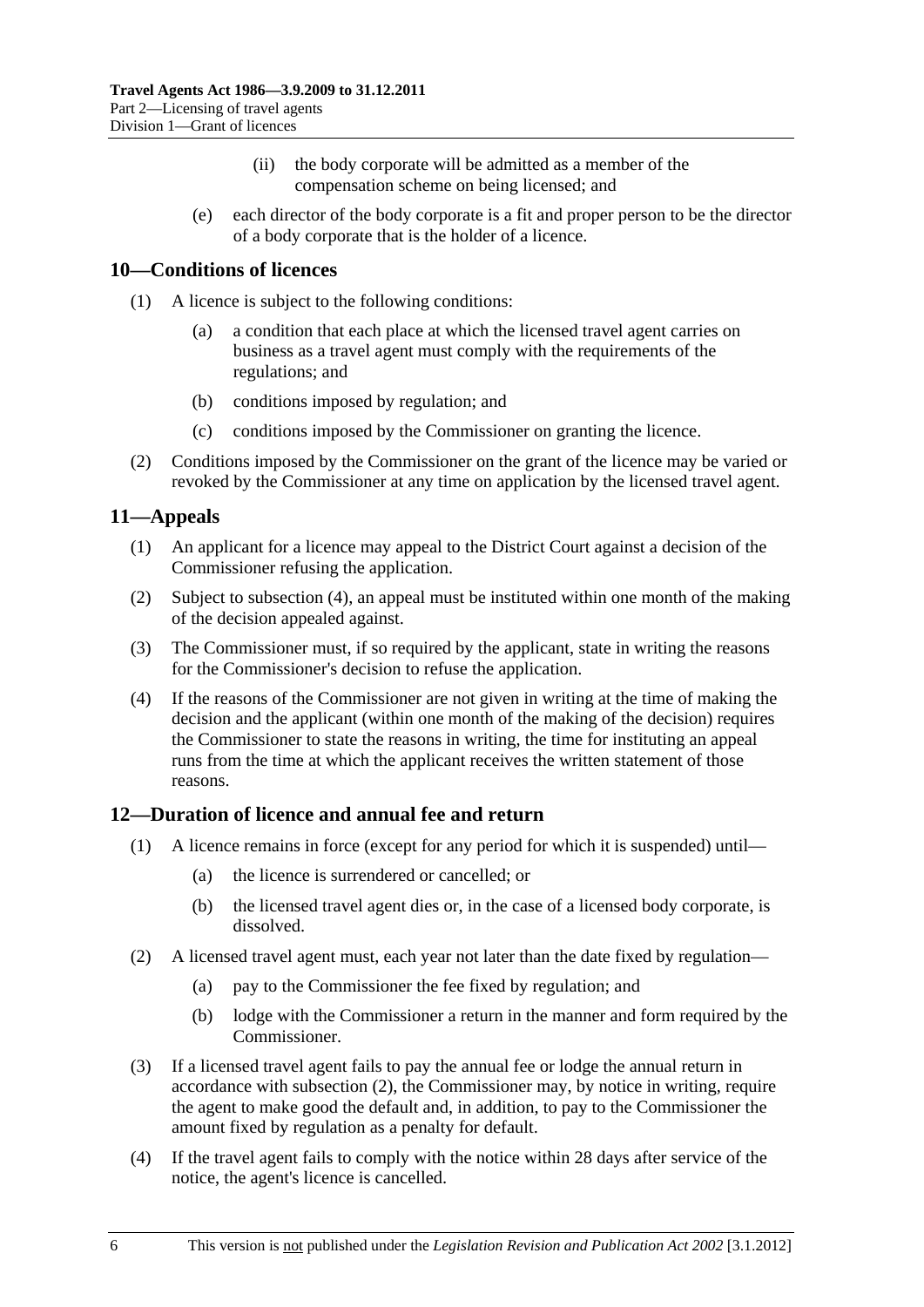- <span id="page-6-0"></span> (5) The Commissioner must notify the travel agent in writing of the cancellation of the agent's licence.
- (6) A licensed travel agent may surrender the licence.
- (7) In this section—

*licensed travel agent* includes a licensed travel agent whose licence has been suspended.

# **13—Supervision of travel agent's business**

- (1) The business conducted at a place from which a licensed travel agent carries on business must be managed and supervised by a person with qualifications approved by the Commissioner (whether or not that person is the licensed travel agent).
- (2) A licensed travel agent who fails to ensure compliance with [subsection \(1\)](#page-6-0) is guilty of an offence.

Maximum penalty: \$20 000.

# **14—Business may be carried on by unlicensed person in certain circumstances**

If a person carrying on business as a travel agent authorised by a licence dies, the personal representative of the deceased, or some other person approved by the Commissioner—

- (a) will be taken to have been licensed (on the same conditions as were applicable to the former licence) as from the date of death of the agent until the expiration of six months from that date or until such later date as may be fixed by the Commissioner; and
- (b) will be taken to have been admitted to membership of the compensation scheme on the date of death of the agent.

# **Division 1A—Suspension of licence in urgent circumstances**

# **14A—Suspension of licence in urgent circumstances**

- (1) If the Commissioner is of the opinion that—
	- (a) there are reasonable grounds to believe that a licensed travel agent has engaged or is engaging in conduct that constitutes grounds for disciplinary action under [Division 2;](#page-7-0) and
	- (b) it is likely that the travel agent will continue to engage in that conduct; and
	- (c) there is a danger that a person or persons may suffer significant harm, or significant loss or damage, as a result of the travel agent's conduct unless action is taken urgently,

the Commissioner may, by notice served on the travel agent—

- (d) suspend the travel agent's licence for a specified period (which may not exceed 6 months); and
- (e) direct the travel agent, within 7 days of service of the notice, to surrender the suspended licence to the Commissioner.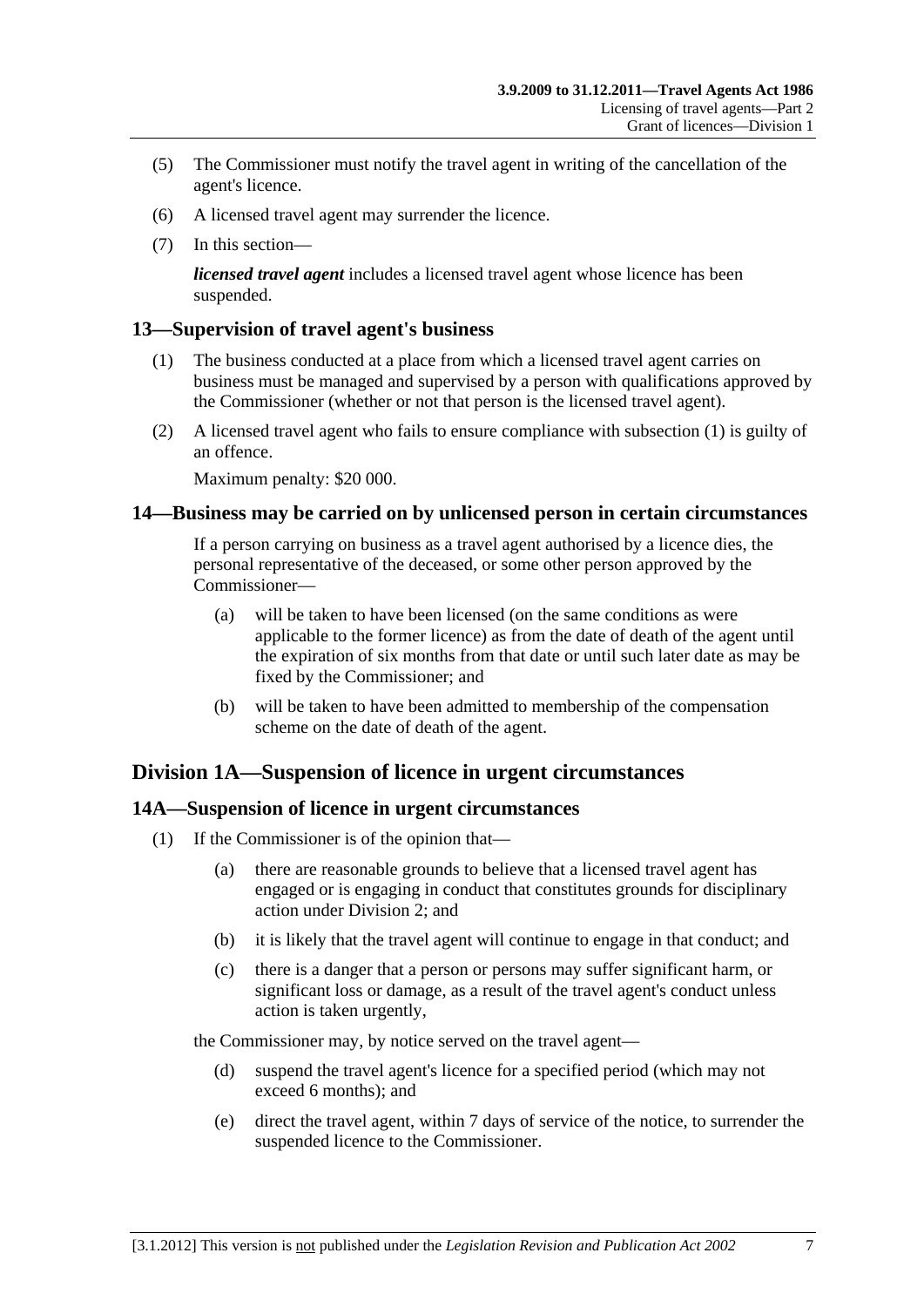- <span id="page-7-0"></span> (2) A licensed travel agent who, without reasonable excuse, fails to surrender his or her licence in accordance with a direction under [subsection \(1\)\(e\)](#page-6-0) is guilty of an offence. Maximum penalty: \$1 250.
- (3) If, during the suspension of a licence under this section, the Commissioner is satisfied that the facts and circumstances that gave rise to the suspension have so altered that the suspension should be terminated, the Commissioner must, by further notice specifying the date of termination, terminate the suspension without delay and restore the licence to the person.
- (4) A person whose licence has been suspended under this section may appeal to the District Court against the decision of the Commissioner to suspend the licence.
- (5) Subject to [subsection \(7\),](#page-7-0) an appeal must be instituted within 1 month of the making of the decision appealed against.
- (6) The Commissioner must, if so required by the person whose licence has been suspended, state in writing the reasons for the Commissioner's decision to suspend the licence.
- (7) If the reasons of the Commissioner are not given in writing at the time of making the decision and the person (within 1 month of the making of the decision) requires the Commissioner to state the reasons in writing, the time for instituting an appeal runs from the time at which the person receives the written statement of those reasons.
- (8) The District Court must hear and determine an appeal under this section as expeditiously as possible.
- (9) This section applies in relation to conduct occurring before or after the commencement of this section.

# **Division 2—Discipline**

# **15—Interpretation of Division**

In this Division—

*director* of a body corporate includes a former director of a body corporate;

#### *travel agent* means—

- (a) a person who is carrying on or formerly carried on business as a travel agent (whether or not currently or previously licensed); or
- (b) a licensed travel agent (whether or not carrying on business as a travel agent).

# **16—Cause for disciplinary action**

- (1) There is proper cause for disciplinary action against a travel agent if—
	- (a) licensing of the agent was improperly obtained; or
	- (b) the agent has acted contrary to an assurance accepted by the Commissioner under the *[Fair Trading Act 1987](http://www.legislation.sa.gov.au/index.aspx?action=legref&type=act&legtitle=Fair%20Trading%20Act%201987)*; or
	- (c) the agent or another person has acted contrary to this Act or otherwise unlawfully, or improperly, negligently or unfairly, in the course of conducting, or being employed or otherwise engaged in, the business of the agent; or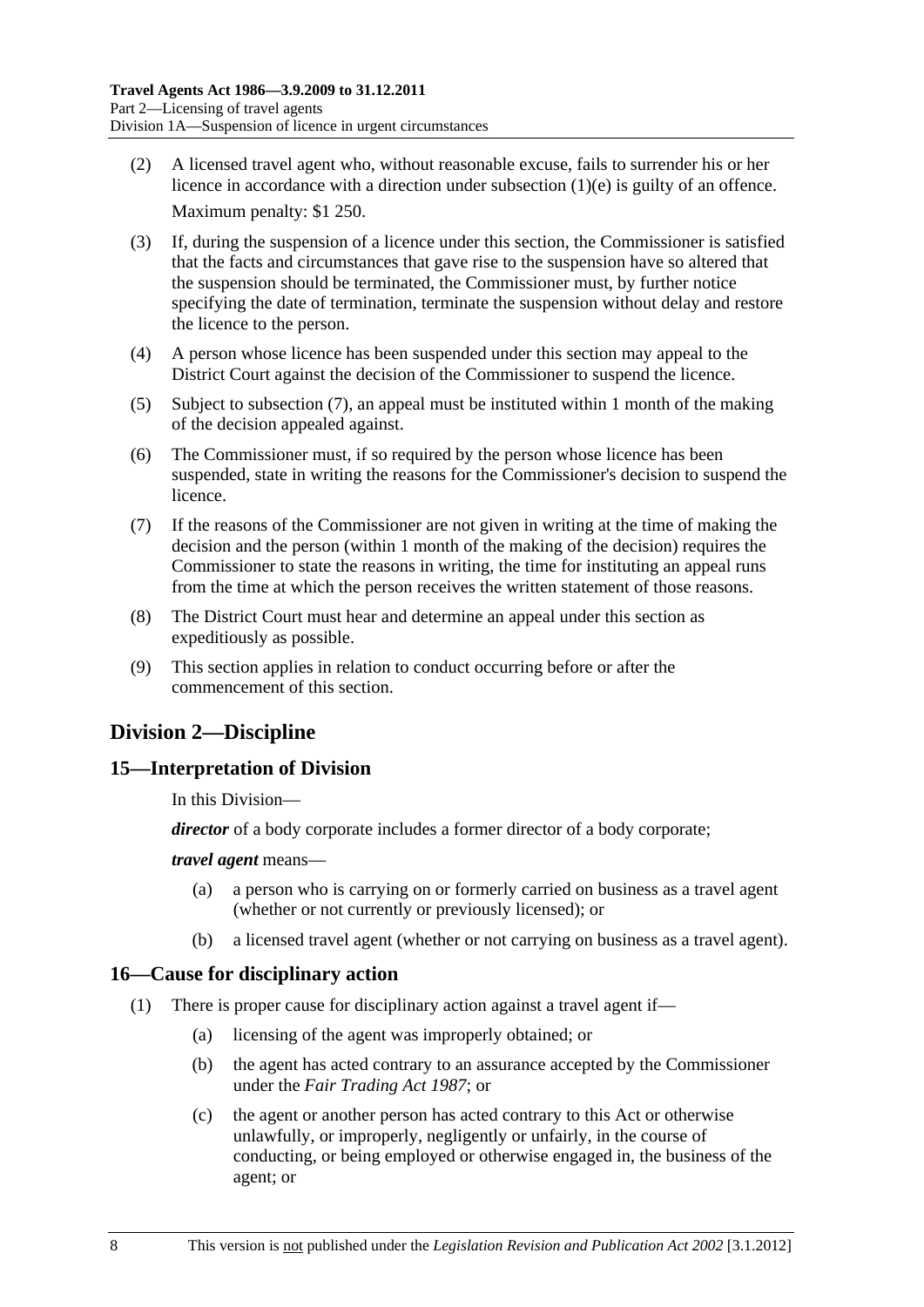- <span id="page-8-0"></span> (d) the agent has insufficient financial resources properly to carry on business as a travel agent; or
- (e) the agent has not maintained satisfactory arrangements for the fulfilment of the agent's obligations under this Act; or
- (f) events have occurred such that the agent would not be entitled to be licensed as a travel agent if he or she were to apply for a licence.
- (2) Disciplinary action may be taken against each director of a body corporate that is a travel agent if there is proper cause for disciplinary action against the body corporate.
- (3) Disciplinary action may not be taken against a person in relation to the act or default of another if that person could not reasonably be expected to have prevented the act or default.
- (4) This section applies in relation to conduct occurring before or after the commencement of this section.

# **17—Complaints**

The Commissioner or any other person may lodge with the District Court a complaint setting out matters that are alleged to constitute grounds for disciplinary action under this Division.

# **18—Hearing by Court**

- (1) On the lodging of a complaint, the District Court must conduct a hearing for the purpose of determining whether the matters alleged in the complaint constitute grounds for disciplinary action under this Division.
- (2) Without limiting the usual powers of the District Court, the Court may during the hearing—
	- (a) allow an adjournment to enable the Commissioner to investigate or further investigate matters to which the complaint relates; and
	- (b) allow the modification of the complaint or additional allegations to be included in the complaint subject to any conditions as to adjournment and notice to parties and other conditions that the Court may think fit to impose.

# **18A—Participation of assessors in disciplinary proceedings**

In any proceedings under this Division, the District Court will, if a Judge of the Court so determines, sit with assessors selected in accordance with the [Schedule](#page-16-0).

# **18B—Disciplinary action**

- (1) On the hearing of a complaint, the District Court may, if it is satisfied on the balance of probabilities that there is proper cause for taking disciplinary action against the person to whom the complaint relates, by an order or orders do one or more of the following:
	- (a) reprimand the person;
	- (b) impose a fine not exceeding \$20 000 on the person;
	- (c) in the case of a person who is licensed as a travel agent—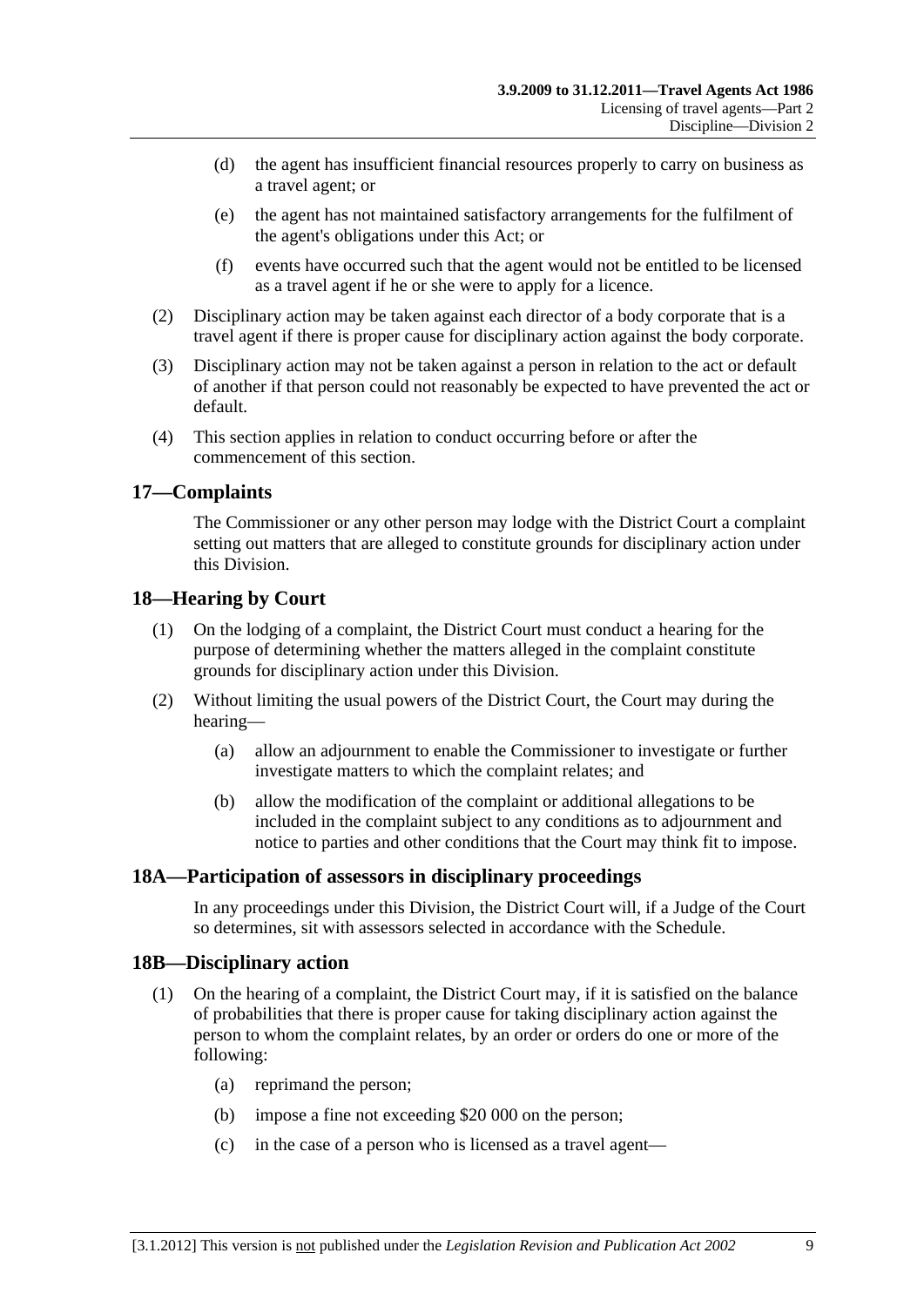- <span id="page-9-0"></span> (i) suspend the licence for a specified period or until the fulfilment of stipulated conditions or until further order; or
- (ii) cancel the licence; or
- (iii) impose conditions as to the conduct of the person or the person's business as a travel agent;
- (d) disqualify the person from being licensed under this Act;
- (e) prohibit the person from being employed or otherwise engaged in the business of a travel agent;
- (f) prohibit the person from being a director or having an interest in a body corporate that is a travel agent.

(2) The District Court may—

- (a) stipulate that a disqualification or prohibition is to apply—
	- (i) permanently; or
	- (ii) for a specified period; or
	- (iii) until the fulfilment of stipulated conditions; or
	- (iv) until further order;
- (b) stipulate that an order relating to a person is to have effect at a specified future time and impose conditions as to the conduct of the person or the person's business until that time.
- $(3)$  If—
	- (a) a person has been found guilty of an offence; and
	- (b) the circumstances of the offence form, in whole or in part, the subject matter of the complaint,

the person is not liable to a fine under this section in respect of conduct giving rise to the offence.

#### **18C—Contravention of orders**

If a person—

- (a) is employed or otherwise engages in the business of a travel agent; or
- (b) becomes a director of a body corporate that is a travel agent,

in contravention of an order of the District Court, that person and the agent are each guilty of an offence.

Maximum penalty: \$35 000 or imprisonment for 6 months.

# **Part 3—The compensation scheme**

#### **19—Approval of the trust deed**

- (1) The Minister may for the purposes of this Act—
	- (a) approve an instrument as the trust deed;
	- (b) approve any amendment to the trust deed.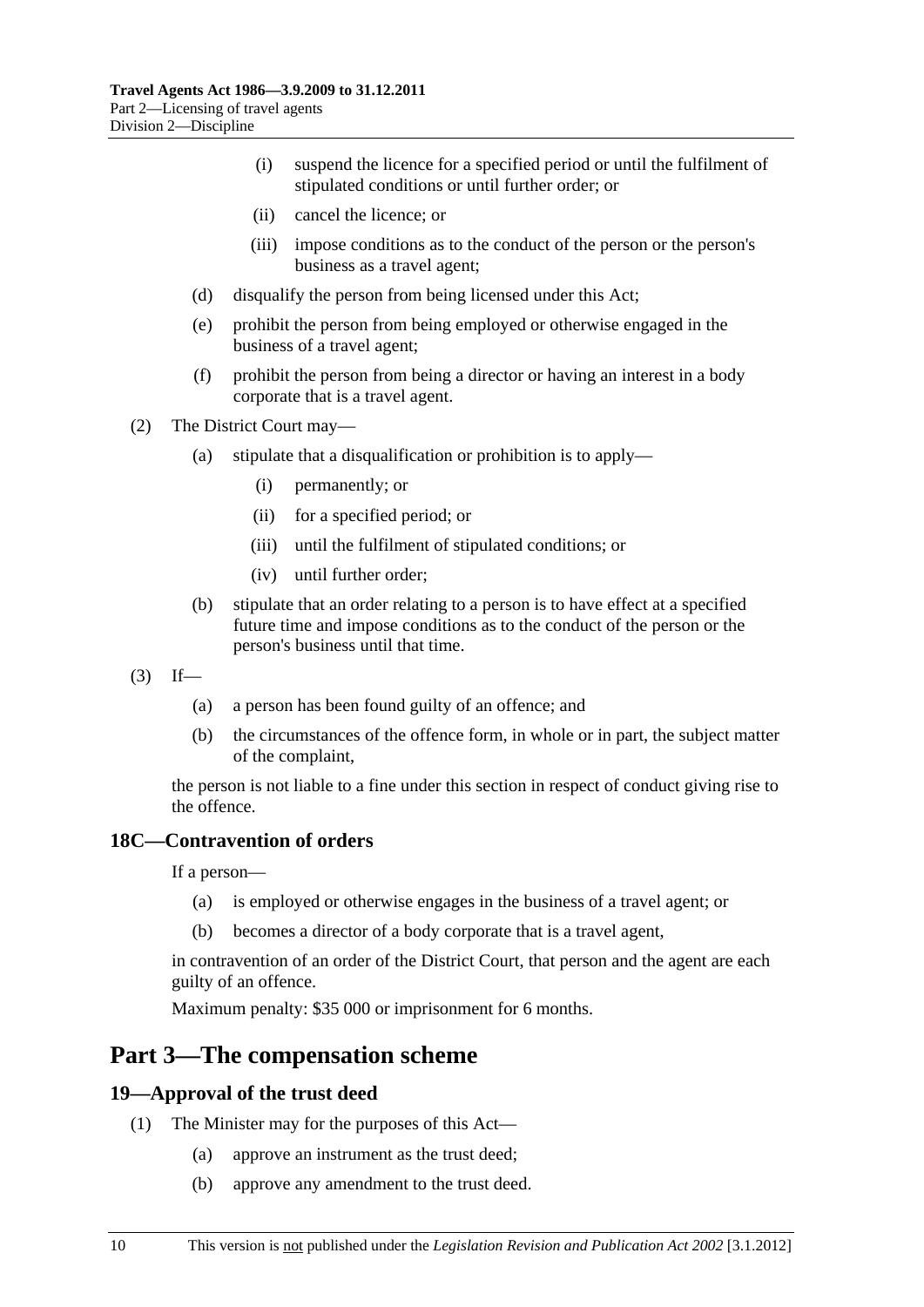<span id="page-10-0"></span> (2) The trust deed and any approved amendment to the trust deed must be promulgated by regulation.

### **20—Obligation of agent to participate in scheme**

- (1) A licensed travel agent must be a contributor to the compensation scheme established by the trust deed.
- (2) If the trustees determine that a licensed travel agent is not eligible or is no longer eligible to be a contributor to the compensation fund, the licence is, by force of this subsection, cancelled (but it revives if the trustees' determination is reversed on appeal).

#### **21—Appeals**

- (1) If the trustees—
	- (a) determine that a person is not eligible, or is no longer eligible, to be a contributor to the compensation fund; or
	- (b) make a conditional determination that a person is eligible, or is to remain eligible, to be a contributor to the compensation fund,

the person may, within 28 days after service of notice of the determination, appeal against the determination or the condition to the District Court.

#### **25—Trustees subrogated to rights of claimant**

- (1) On payment to a claimant out of the compensation fund, the trustees are, to the extent of the payment, subrogated to the rights of the claimant arising from the circumstances to which the claim relates.
- (2) If rights to which the trustees are subrogated lie against a licensed travel agent (or former licensed travel agent) that is a body corporate, the trustees may determine that those rights may be enforced against the directors or one or more of the directors of the body corporate.
- (3) It is a defence in proceedings to enforce a right against a director of a body corporate under [subsection \(2\),](#page-10-0) if the director proves that the director could not, by exercise of reasonable care, have prevented the occurrence of the circumstances out of which the claim arose.

#### **26—Name in which trustees may sue and be sued**

(1) The trustees may sue and be sued under the name "The Travel Compensation Fund".

# **Part 4—Miscellaneous**

#### **27—Delegations**

- (1) The Commissioner may delegate any of the Commissioner's functions or powers under this Act—
	- (a) to a person employed in the Public Service; or
	- (b) to the person for the time being holding a specified position in the Public Service; or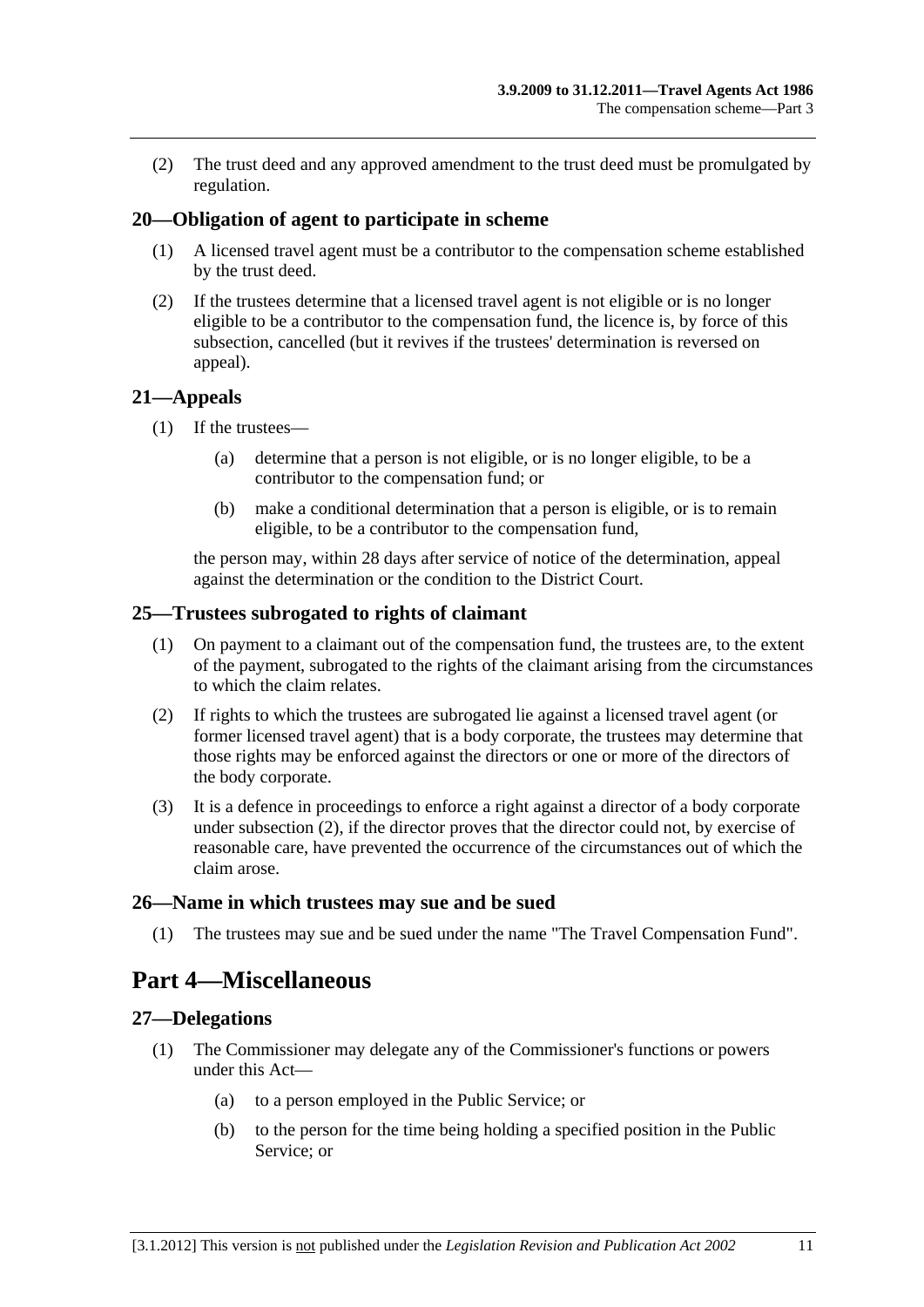- <span id="page-11-0"></span> (c) to any other person under an agreement under this Act between the Commissioner and an organisation representing the interests of persons affected by this Act.
- (2) The Minister may delegate any of the Minister's functions or powers under this Act (except the power to direct the Commissioner).
- (3) A delegation under this section—
	- (a) must be in writing; and
	- (b) may be conditional or unconditional; and
	- (c) is revocable at will; and
	- (d) does not prevent the delegator from acting in any matter.

#### **28—Agreement with professional organisation**

- (1) The Commissioner may, with the approval of the Minister, make an agreement with an organisation representing the interests of persons affected by this Act under which the organisation undertakes a specified role in the administration or enforcement of this Act.
- (2) The agreement—
	- (a) must be in writing and executed by the Commissioner and the organisation; and
	- (b) may contain delegations by the Commissioner of functions or powers under this Act or the *[Fair Trading Act 1987](http://www.legislation.sa.gov.au/index.aspx?action=legref&type=act&legtitle=Fair%20Trading%20Act%201987)*; and
	- (c) must set out any conditions governing the performance or exercise of functions or powers conferred on the organisation; and
	- (d) must make provision for the variation and termination of the agreement by the Commissioner with the approval of the Minister or the organisation.
- (3) The Commissioner may not delegate any of the following for the purposes of the agreement:
	- (a) functions or powers under [Part 2;](#page-3-0)
	- (b) power to request the Commissioner of Police to investigate and report on matters under this Part;
	- (c) power to commence a prosecution for an offence against this Act.
- (4) A delegation by the Commissioner for the purposes of the agreement—
	- (a) has effect subject to the conditions specified in the agreement; and
	- (b) may be varied or revoked by the Commissioner in accordance with the terms of the agreement; and
	- (c) does not prevent the Commissioner from acting in any matter.
- (5) The Minister must, within six sitting days after the making of the agreement, cause a copy of the agreement to be laid before both Houses of Parliament.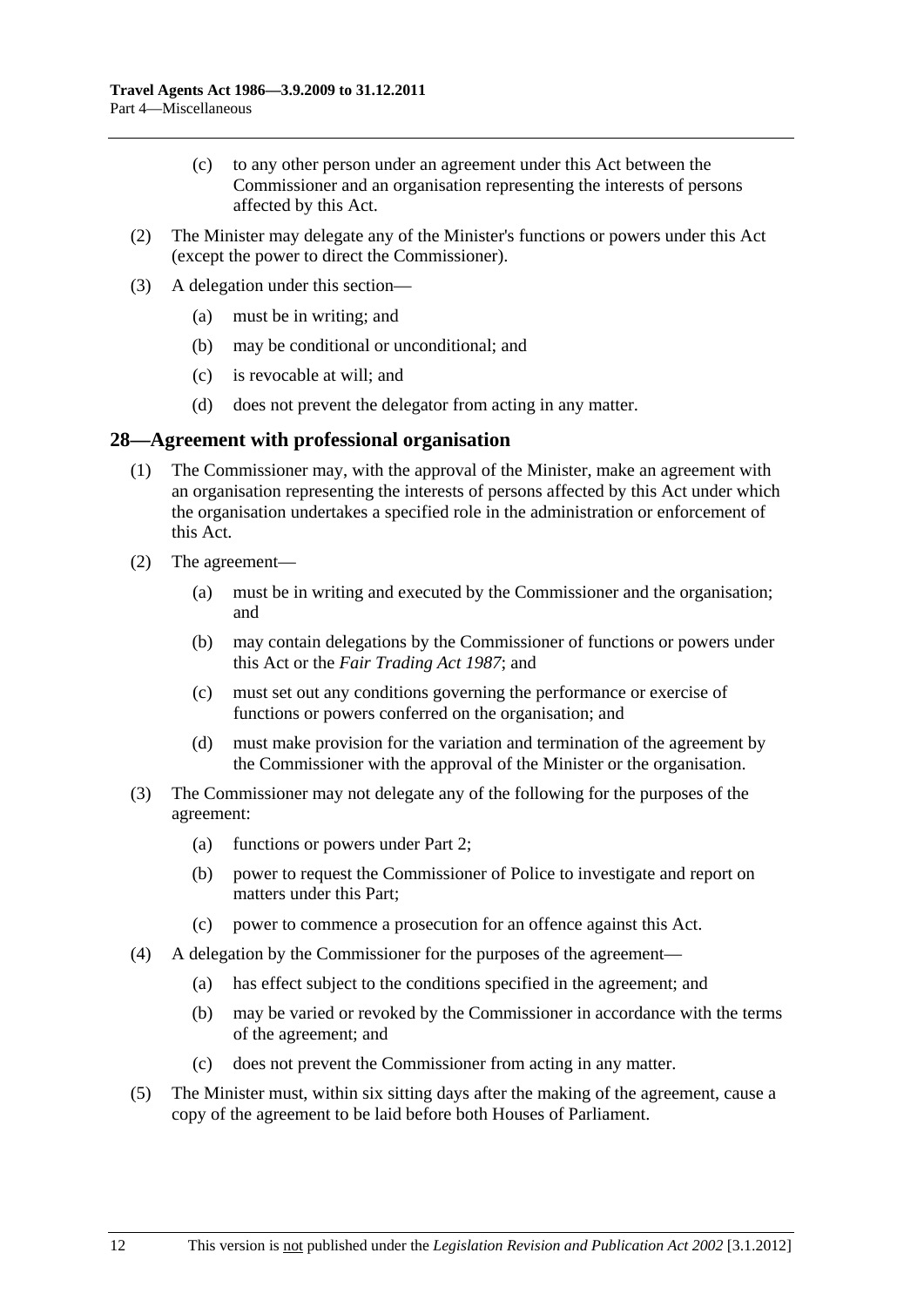### <span id="page-12-0"></span>**29—Exemptions**

- (1) The Minister may, on application by a person, exempt the person from compliance with a specified provision of this Act.
- (2) An exemption under this section is subject to the conditions (if any) imposed by the Minister.
- (3) The Minister may, at his or her discretion, vary or revoke an exemption under this section.
- (4) The grant or a variation or revocation of an exemption under this section must be notified in the Gazette.

#### **30—Registers**

- (1) The Commissioner must keep a register of persons licensed as travel agents.
- (2) The Commissioner must record on the register—
	- (a) disciplinary action taken against a person under this Act; and
	- (b) a note of any assurance accepted by the Commissioner under the *[Fair](http://www.legislation.sa.gov.au/index.aspx?action=legref&type=act&legtitle=Fair%20Trading%20Act%201987)  [Trading Act 1987](http://www.legislation.sa.gov.au/index.aspx?action=legref&type=act&legtitle=Fair%20Trading%20Act%201987)* in relation to a licensed travel agent.
- $(2a)$  If—
	- (a) the licence of a person who is licensed as a travel agent is suspended under [section 14A;](#page-6-0) or
	- (b) a person who is licensed as a travel agent, or is a director of a body corporate that is licensed as a travel agent, is suspended or disqualified under a corresponding law from holding a licence under the corresponding law or being involved in the direction, management or conduct of the business of a travel agent,

the Commissioner may record a note of the suspension or disqualification on the register.

(3) A person may inspect a register on payment of the fee fixed by regulation.

#### **31—Commissioner and proceedings before District Court**

- (1) The Commissioner is entitled to be joined as a party to any proceedings of the District Court under [Part 2](#page-3-0).
- (2) The Commissioner may appear personally in any such proceedings or may be represented at the proceedings by counsel or a person employed in the Public Service.

#### **32—False or misleading information**

A person must not make a statement that is false or misleading in a material particular (whether by reason of the inclusion or omission of any particular) in any information provided, or record kept, under this Act.

Maximum penalty:

- (a) If the person made the statement knowing that it was false or misleading— \$10 000;
- (b) In any other case—\$2 500.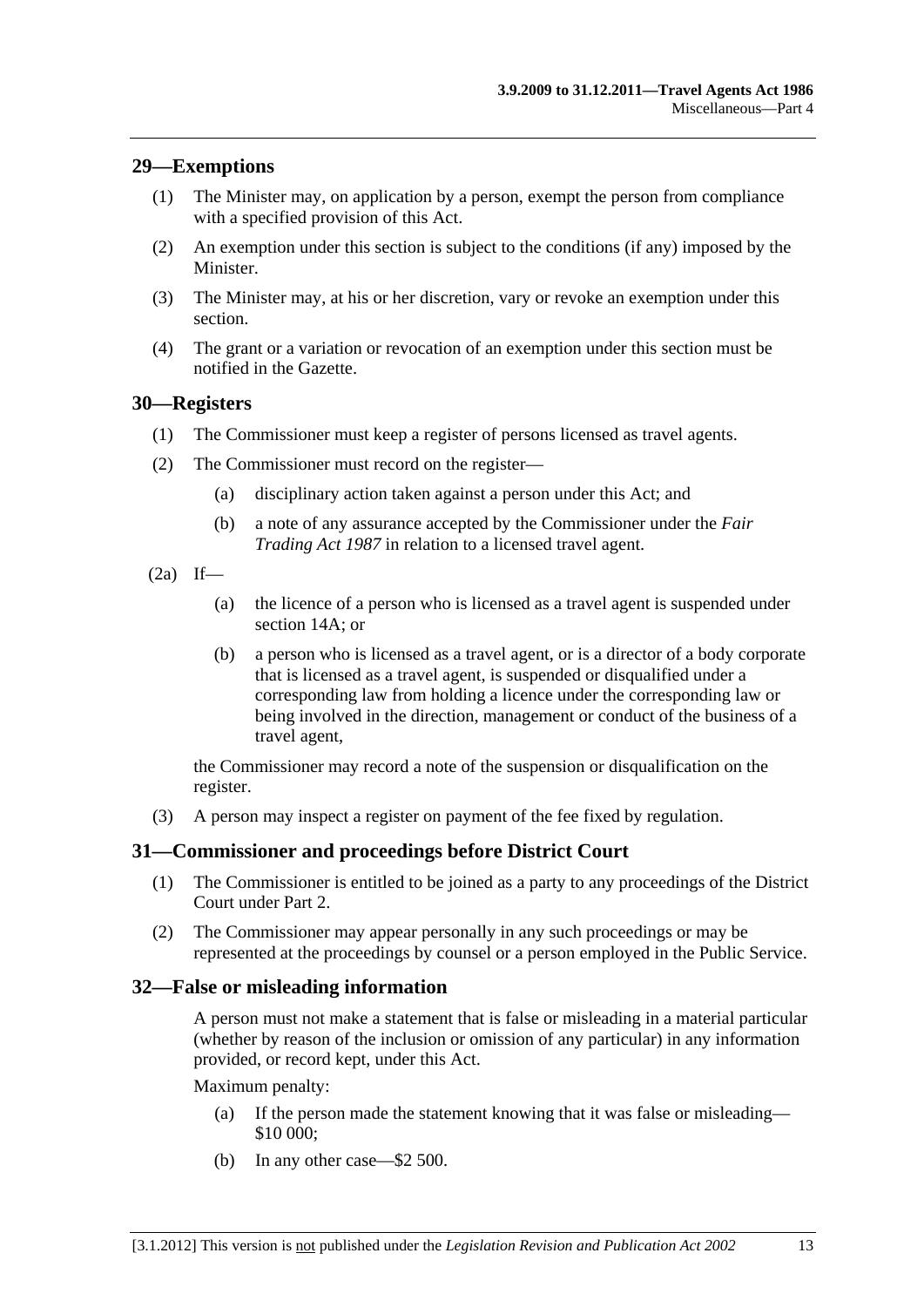# <span id="page-13-0"></span>**33—Notice to be displayed**

A person carrying on business as a travel agent authorised by a licence must maintain in a conspicuous position in each place from which the business is carried on a notice clearly showing—

- (a) the name of the licensed travel agent as it appears in the licence; and
- (b) any other information required by regulation.

Maximum penalty: \$2 500.

# **34—Travel agent to use authorised name**

 (1) A licensed travel agent must not carry on business as a travel agent under any name except the agent's authorised name.

Maximum penalty: \$2 500.

- (2) A licensed travel agent must ensure that the agent's authorised name and any other information required by regulation appears—
	- (a) in any advertisement (other than an advertisement relating solely to the recruiting of staff) published in the course of the agent's business; and
	- (b) in any letter, statement, invoice, cheque, receipt or other document issued in the course of the agent's business.

Maximum penalty: \$2 500.

#### **35—Accounts to be kept**

 (1) A person who carries on business as a travel agent must keep such accounting records as are necessary correctly to record and explain the financial transactions and financial position of the business.

Maximum penalty: \$2 500.

- (2) The accounting records must—
	- (a) contain sufficient information for the preparation and audit of true and fair profit and loss accounts and balance sheets; and
	- (b) be kept at the person's principal place of business in this State; and
	- (c) be kept in the English language.

#### **36—Statutory declaration**

If a person is required to provide information to the Commissioner, the Commissioner may require the information to be verified by statutory declaration and, in that event, the person will not be taken to have provided the information as required unless it has been verified in accordance with the requirements of the Commissioner.

#### **37—Investigations**

The Commissioner of Police must, at the request of the Commissioner, investigate and report on any matter relevant to—

- (a) the determination of an application under this Act; or
- (b) a matter that might constitute proper cause for disciplinary action under this Act.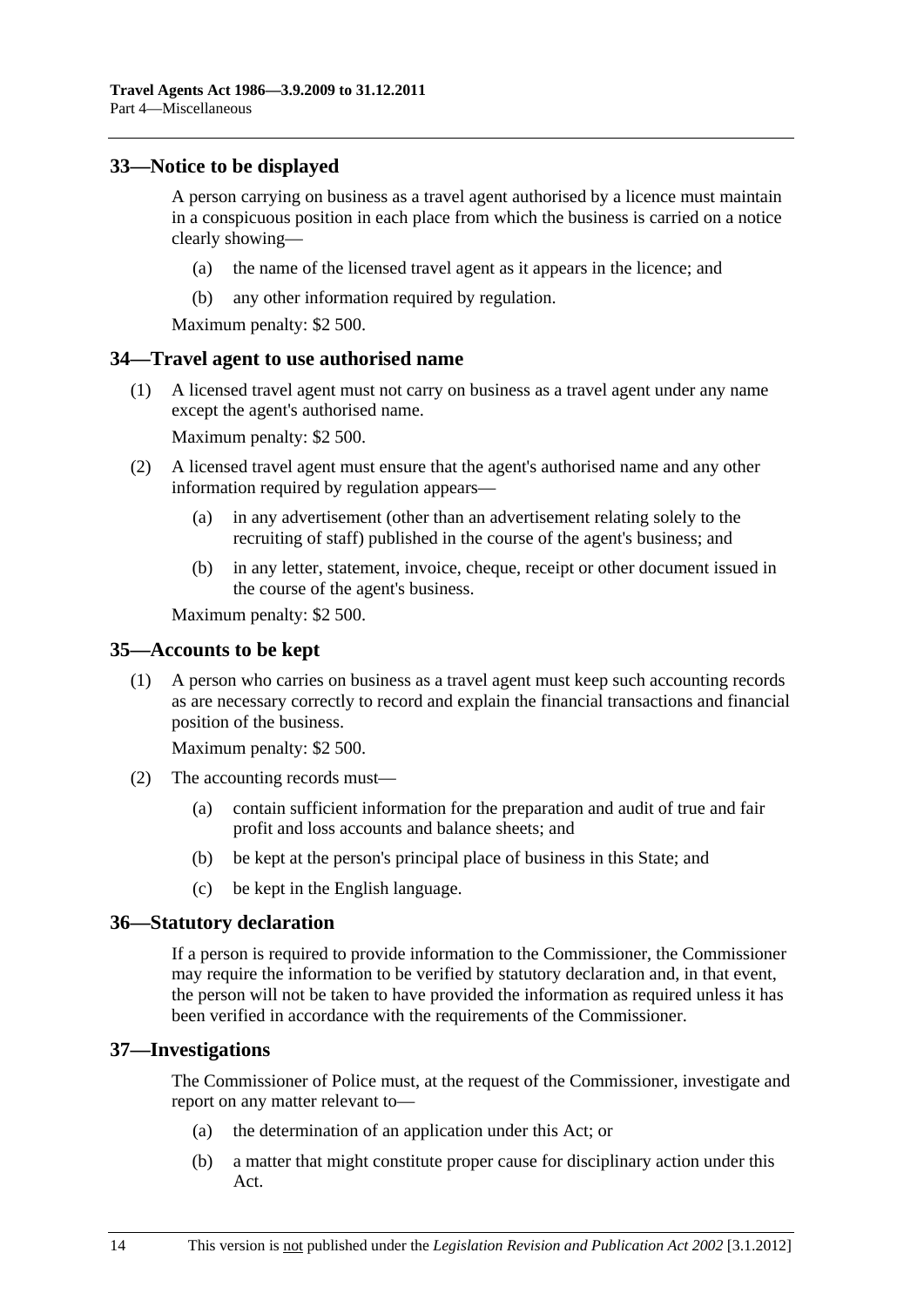### <span id="page-14-0"></span>**38—General defence**

It is a defence to a charge of an offence against this Act if the defendant proves that the offence was not committed intentionally and did not result from any failure on the part of the defendant to take reasonable care to avoid the commission of the offence.

#### **39—Liability for act or default of officer, employee or agent**

For the purposes of this Act, an act or default of an officer, employee or agent of a person carrying on a business will be taken to be an act or default of that person unless it is proved that the officer, employee or agent acted outside the scope of his or her actual, usual and ostensible authority.

#### **40—Offences by bodies corporate**

If a body corporate is guilty of an offence against this Act, each director of the body corporate is, subject to the general defence under this Part, guilty of an offence and liable to the same penalty as may be imposed for the principal offence.

#### **41—Continuing offence**

- (1) A person convicted of an offence against a provision of this Act in respect of a continuing act or omission—
	- (a) is liable, in addition to the penalty otherwise applicable to the offence, to a penalty for each day during which the act or omission continued of not more than one-tenth of the maximum penalty prescribed for that offence; and
	- (b) is, if the act or omission continues after the conviction, guilty of a further offence against the provision and liable, in addition to the penalty otherwise applicable to the further offence, to a penalty for each day during which the act or omission continued after the conviction of not more than one-tenth of the maximum penalty prescribed for the offence.
- (2) If an offence consists of an omission to do something that is required to be done, the omission will be taken to continue for as long as the thing required to be done remains undone after the end of the period for compliance with the requirement.

#### **42—Prosecutions**

- (1) Proceedings for an offence against this Act must be commenced—
	- (a) in the case of an expiable offence—within the time limits prescribed for expiable offences by the *[Summary Procedure Act 1921](http://www.legislation.sa.gov.au/index.aspx?action=legref&type=act&legtitle=Summary%20Procedure%20Act%201921)*;
	- (b) in any other case—within 2 years of the date on which the offence is alleged to have been committed or, with the authorisation of the Minister, at a later time within 5 years of that date.
- (2) A prosecution for an offence against this Act cannot be commenced except by—
	- (a) the Commissioner; or
	- (b) an authorised officer under the *[Fair Trading Act 1987](http://www.legislation.sa.gov.au/index.aspx?action=legref&type=act&legtitle=Fair%20Trading%20Act%201987)*; or
	- (c) a person who has the consent of the Minister to commence the prosecution.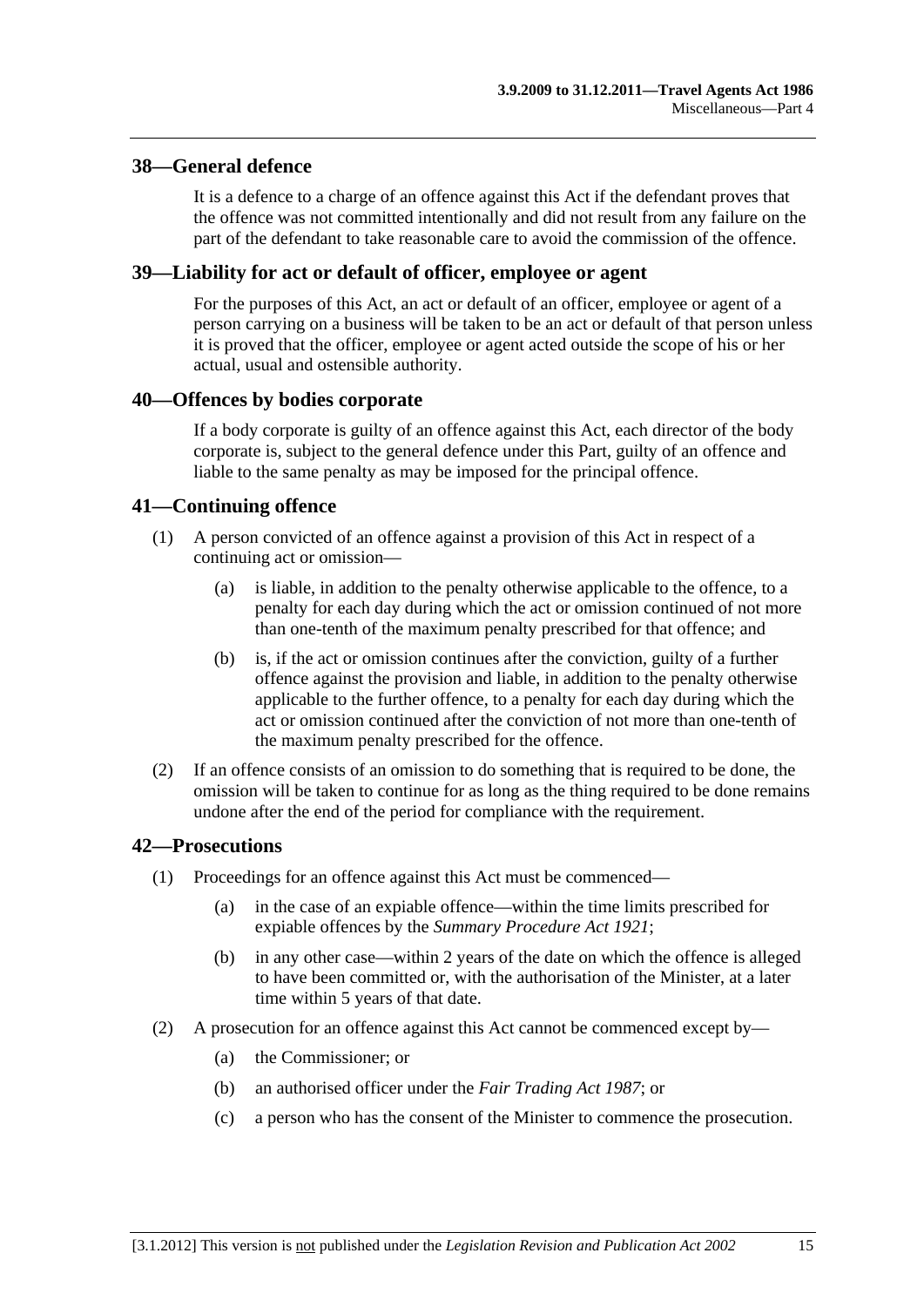<span id="page-15-0"></span> (3) In any proceedings, an apparently genuine document purporting to be a certificate of the Minister certifying authorisation of, or consent to, a prosecution for an offence against this Act will be accepted, in the absence of proof to the contrary, as proof of the authorisation or consent.

### **43—Evidence**

In any proceedings, an apparently genuine document purporting to be a certificate of the Commissioner certifying that a person was or was not licensed as a travel agent on a specified date will be accepted, in the absence of proof to the contrary, as proof of the matters so certified.

#### **44—Service of documents**

- (1) Subject to this Act, a notice or document required or authorised by this Act to be given to or served on a person may—
	- (a) be served on the person personally; or
	- (b) be posted in an envelope addressed to the person—
		- (i) at the person's last known address; or
		- (ii) if the person is a licensed travel agent—at the person's address for service; or
	- (c) if the person is a licensed travel agent—be left for the person at the address for service with someone apparently over the age of 16 years; or
	- (d) be transmitted by facsimile transmission to a facsimile number provided by the person (in which case the notice or document will be taken to have been given or served at the time of transmission).
- (2) The address for service of a licensed travel agent is the address of which the Commissioner has been last notified in writing by the agent as the agent's address for service.

# **45—Annual report**

- (1) The Commissioner must, on or before 31 October in each year, submit to the Minister a report on the administration of this Act during the period of 12 months ending on the preceding 30 June.
- (2) The Minister must, within six sitting days after receipt of the report, cause a copy of the report to be laid before each House of Parliament.

# **46—Regulations**

- (1) The Governor may make such regulations as are contemplated by, or necessary or expedient for the purposes of, this Act.
- (2) Without limiting the generality of [subsection \(1\),](#page-15-0) the regulations may—
	- (a) require licensed travel agents to comply with a code of conduct;
	- (b) fix fees to be paid in respect of any matter under this Act and regulate the recovery, refund, waiver or reduction of such fees;
	- (c) exempt (conditionally or unconditionally) classes of persons or activities from the application of this Act or specified provisions of this Act;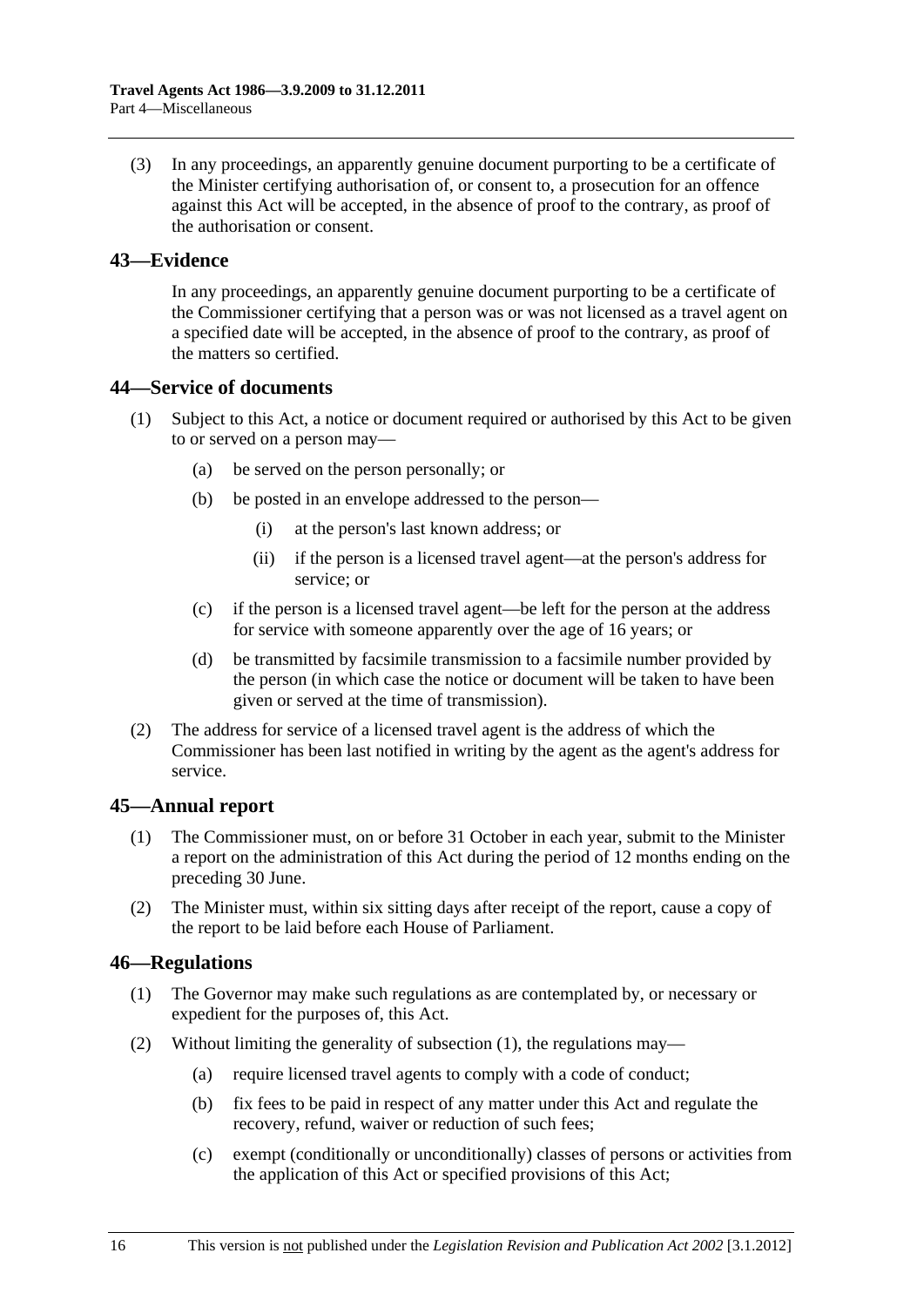- <span id="page-16-0"></span> (d) prescribe the records to be kept by licensed travel agents and the manner in which the records must be kept;
- (e) require periodic audits to be made of the accounts required by this Act to be kept by persons who carry on business as travel agents, and provide for the appointment of auditors;
- (f) regulate the form and content of advertisements concerning the services offered by persons carrying on business as travel agents;
- (g) provide for the furnishing of returns to enable calculation of contributions to the compensation fund;
- (h) impose a penalty (not exceeding a fine of \$2 500) for contravention of, or non-compliance with, a regulation;
- (i) fix expiation fees, not exceeding \$210, for alleged offences against the regulations.
- (3) Regulations under this Act—
	- (a) may be of general application or limited application;
	- (b) may make different provision according to the matters or circumstances to which they are expressed to apply;
	- (c) may provide that a matter or thing in respect of which regulations may be made is to be determined according to the discretion of the Commissioner or the Minister.
- (4) The regulations may operate by reference to a specified code as in force at a specified time or as in force from time to time.
- (5) If a code is referred to in the regulations—
	- (a) a copy of the code must be kept available for inspection by members of the public, without charge and during normal office hours, at an office determined by the Minister; and
	- (b) evidence of the contents of the code may be given in any legal proceedings by production of a document apparently certified by the Minister to be a true copy of the code.

# **Schedule—Appointment and selection of assessors for District Court**

- (1) The Minister must establish the following panels of persons who may sit with the District Court as assessors in proceedings under [Part 2](#page-3-0)—
	- (a) a panel consisting of persons representative of travel agents;
	- (b) a panel consisting of persons representative of members of the public who deal with travel agents.
- (2) A member of a panel is to be appointed by the Minister for a term of office not exceeding three years and on conditions determined by the Minister and specified in the instrument of appointment.
- (3) A member of a panel is, on the expiration of a term of office, eligible for reappointment.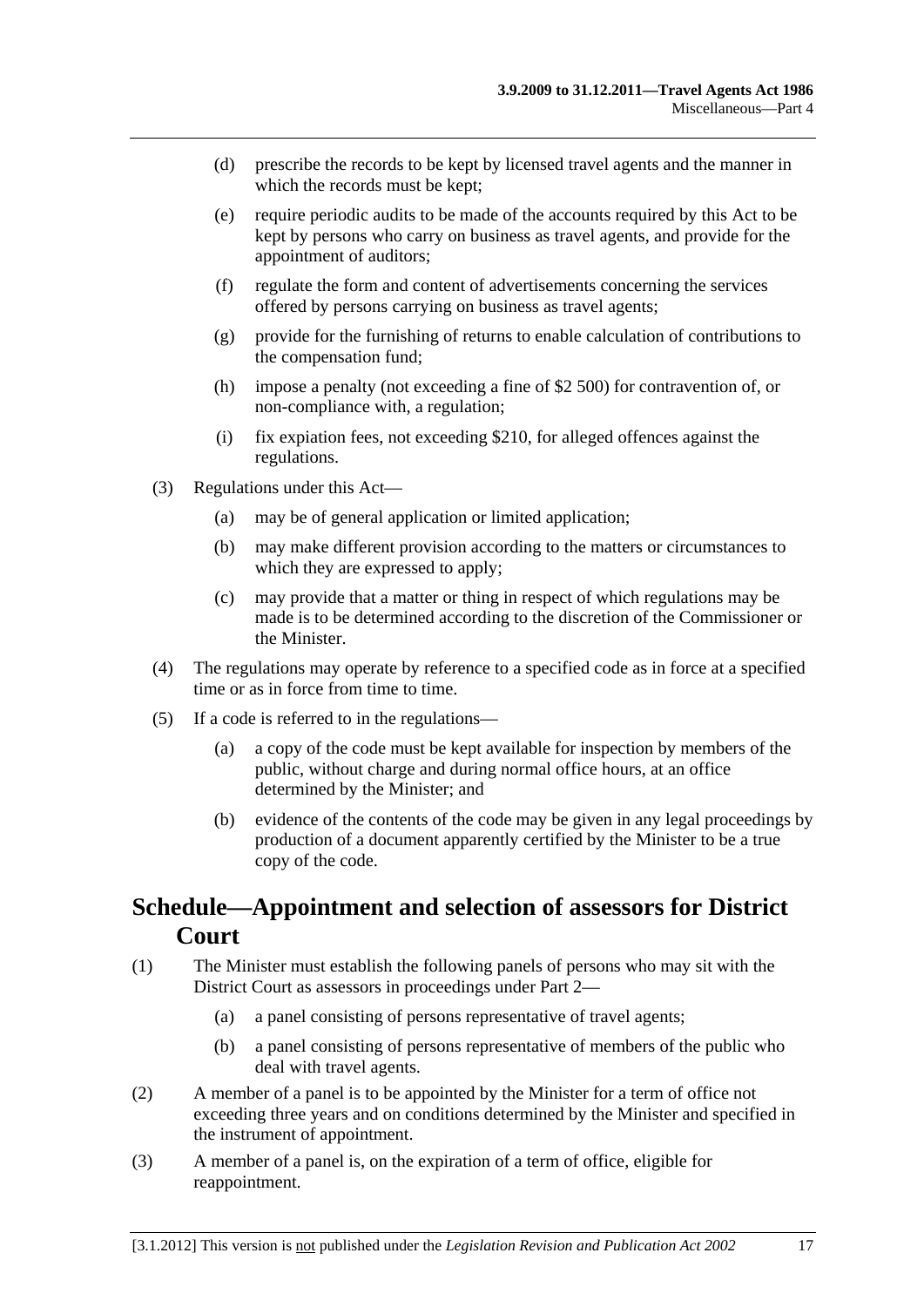- <span id="page-17-0"></span>(4) Subject to [subclause \(5\),](#page-17-0) if assessors are to sit with the District Court in proceedings under [Part 2,](#page-3-0) a Judge of the Court must select one member from each of the panels to sit with the Court in the proceedings.
- (5) A member of a panel who has a personal or a direct or indirect pecuniary interest in a matter before the District Court is disqualified from participating in the hearing of the matter.
- (6) If an assessor dies or is for any reason unable to continue with any proceedings, the District Court constituted of the judicial officer who is presiding at the proceedings and the other assessor may, if the judicial officer so determines, continue and complete the proceedings.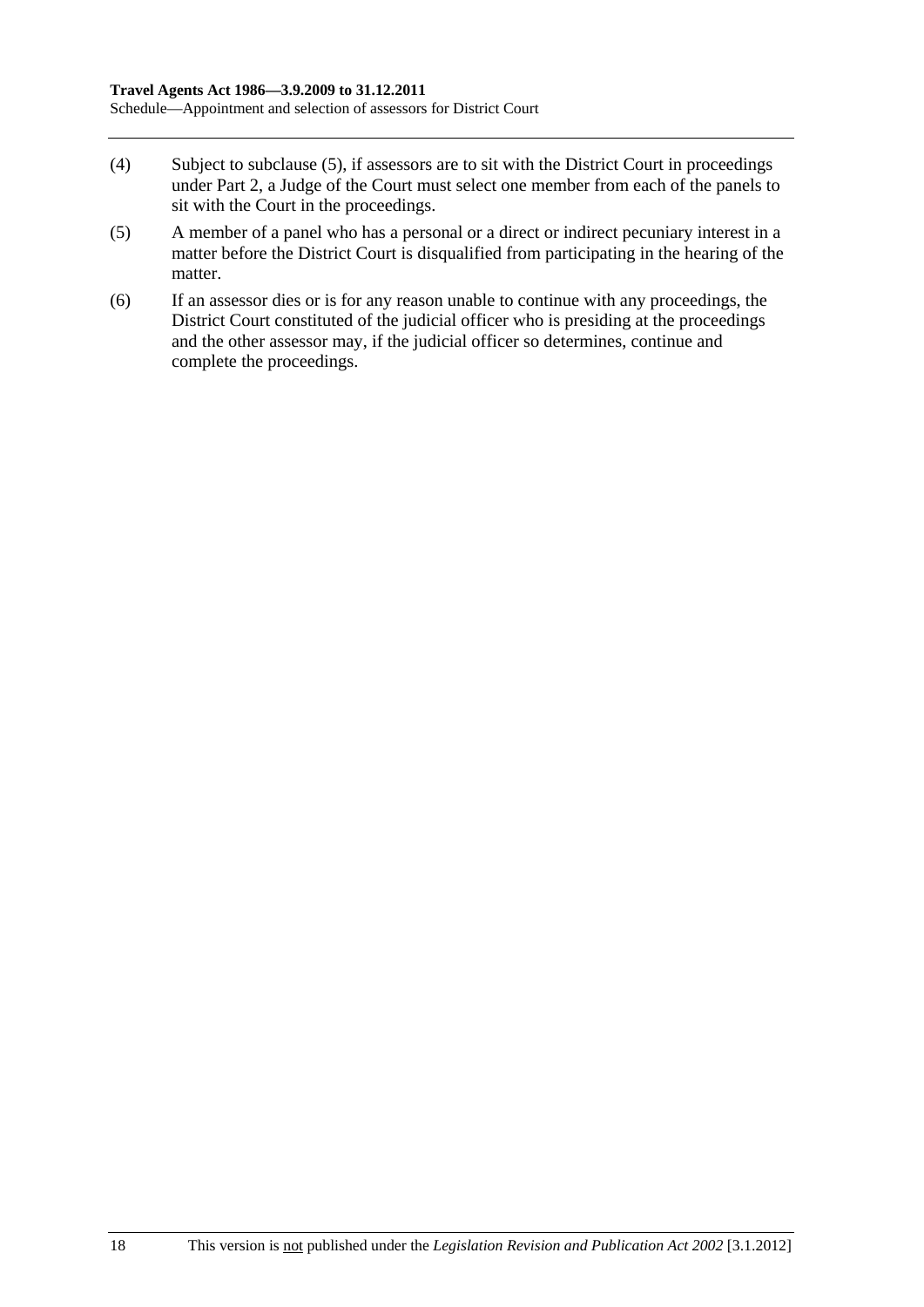# <span id="page-18-0"></span>**Legislative history**

# **Notes**

- In this version provisions that are uncommenced appear in italics.
- Amendments of this version that are uncommenced are not incorporated into the text.
- Please note—References in the legislation to other legislation or instruments or to titles of bodies or offices are not automatically updated as part of the program for the revision and publication of legislation and therefore may be obsolete.
- Earlier versions of this Act (historical versions) are listed at the end of the legislative history.
- For further information relating to the Act and subordinate legislation made under the Act see the Index of South Australian Statutes or www.legislation.sa.gov.au.

# **Principal Act and amendments**

New entries appear in bold.

| Year | N <sub>o</sub> | Title                                                                                               | Assent     | Commencement                                                                                                                                                                                                                                                                                           |
|------|----------------|-----------------------------------------------------------------------------------------------------|------------|--------------------------------------------------------------------------------------------------------------------------------------------------------------------------------------------------------------------------------------------------------------------------------------------------------|
| 1986 | 15             | Travel Agents Act 1986                                                                              | 20.3.1986  | 23.2.1987 (Gazette 12.2.1987 p294)<br>except ss 7 & 11-1.7.1987 (Gazette<br>7.5.1987 $p1204$ ) and except s 21 which<br>was substituted by 73/1988 before<br>coming into operation and except<br>ss 22-24 which were deleted by<br>73/1988 without coming into operation<br>and except s 5-uncommenced |
| 1986 | 88             | <b>Travel Agents Act Amendment</b><br>Act 1986                                                      | 4.12.1986  | 23.2.1987 (Gazette 12.2.1987 p295)                                                                                                                                                                                                                                                                     |
| 1987 | 43             | <b>Statutes Amendment (Fair Trading)</b><br>Act 1987                                                | 30.4.1987  | 26.10.1987 (Gazette 24.9.1987 p940)                                                                                                                                                                                                                                                                    |
| 1988 | 73             | <b>Travel Agents Act Amendment</b><br>Act 1988                                                      | 24.11.1988 | 24.11.1988                                                                                                                                                                                                                                                                                             |
| 1992 | 55             | <b>Statutes Amendment (Commercial</b><br>Licences) Act 1992                                         | 29.10.1992 | 10.12.1992 (Gazette 10.12.1992 p1752)                                                                                                                                                                                                                                                                  |
| 1996 | -11            | Travel Agents (Miscellaneous)<br>Amendment Act 1996                                                 | 11.4.1996  | 1.7.1996 (Gazette 27.6.1996 p3107)                                                                                                                                                                                                                                                                     |
| 1996 | 34             | <b>Statutes Amendment and Repeal</b><br>(Common Expiation Scheme)<br>Act 1996 as amended by 59/1997 | 2.5.1996   | Sch (cl 40)-1.3.1998 (Gazette 5.2.1998<br>p862)                                                                                                                                                                                                                                                        |
| 1997 | 59             | <b>Statutes Amendment (Attorney-</b><br>General's Portfolio) Act 1997                               | 31.7.1997  | Pt 8 (s 16)-14.9.1997 (Gazette<br>11.9.1997 p704)                                                                                                                                                                                                                                                      |
| 1998 | 21             | <b>Statutes Amendment (Consumer</b><br>Affairs) Act 1998 as amended by<br>22/1998                   | 2.4.1998   | Pt 13 (ss 37 & 38) and Sch-28.5.1998<br>(Gazette 28.5.1998 p2292)                                                                                                                                                                                                                                      |
| 1998 | 22             | <b>Statutes Amendment (Consumer</b><br>Affairs) Amendment Act 1998                                  | 2.4.1998   | 2.4.1998                                                                                                                                                                                                                                                                                               |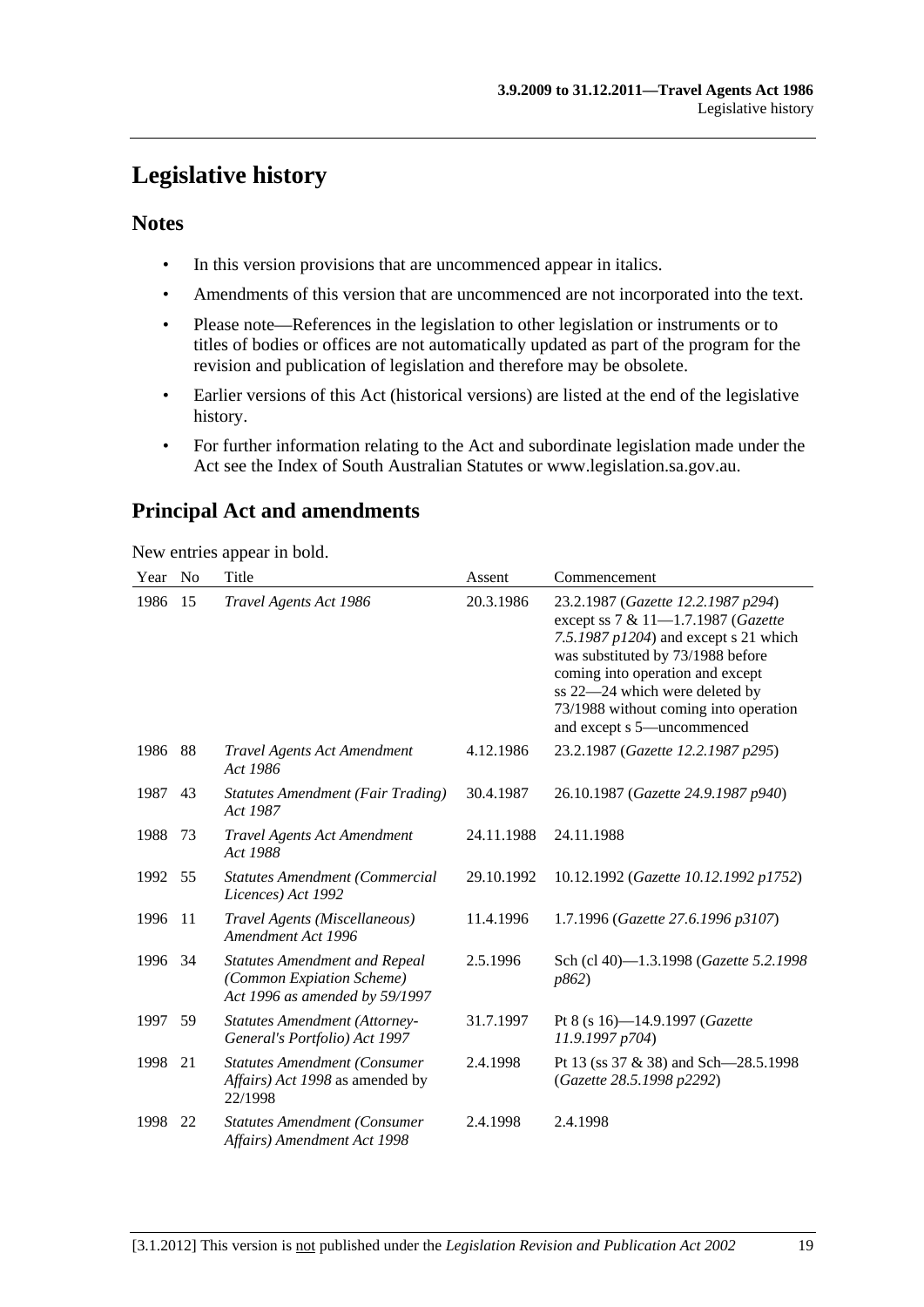#### **Travel Agents Act 1986—3.9.2009 to 31.12.2011**  Legislative history

| 2000 | 4    | District Court (Administrative and<br>Disciplinary Division) Amendment<br>Act 2000 | 20.4.2000  | Sch 1 (cl 46)-1.6.2000 ( <i>Gazette</i><br>18.5.2000 p2554)    |
|------|------|------------------------------------------------------------------------------------|------------|----------------------------------------------------------------|
| 2001 | 47   | <b>Statutes Amendment (Consumer</b><br>Affairs) Act 2001                           | 11.10.2001 | Pt 8 (s $25$ )—1.11.2001 ( <i>Gazette</i><br>25.10.2001 p4686) |
| 2009 | - 39 | <b>Statutes Amendment and Repeal</b><br>(Fair Trading) Act 2009                    | 23.7.2009  | Pt 10 (ss 57 & 58)-3.9.2009 (Gazette<br>$3.9.2009$ $p4367$ )   |
| 2011 | -36  | <b>Statutes Amendment (Directors'</b><br>Liability) Act 2011                       | 22.9.2011  | Pt 25 (ss 33 & 34)-1.1.2012 (Gazette<br>15.12.2011 p4988)      |

# **Provisions amended**

New entries appear in bold.

Entries that relate to provisions that have been deleted appear in italics.

| Provision                | How varied                                       | Commencement |  |  |  |
|--------------------------|--------------------------------------------------|--------------|--|--|--|
| Pt1                      |                                                  |              |  |  |  |
| s <sub>2</sub>           | deleted by $11/1996 s 11 (Sch)$                  | 1.7.1996     |  |  |  |
| s <sub>3</sub>           |                                                  |              |  |  |  |
| authorised name          | amended by $11/1996$ s $3(a)$                    | 1.7.1996     |  |  |  |
| authorised officer       | amended by $43/1987$ s $26(a)$                   | 26.10.1987   |  |  |  |
| the compensation<br>fund | amended by 73/1988 s 2                           | 24.11.1988   |  |  |  |
| director                 | inserted by $11/1996$ s $3(b)$                   | 1.7.1996     |  |  |  |
| <b>District Court</b>    | inserted by $11/1996$ s $3(b)$                   | 1.7.1996     |  |  |  |
| office                   | deleted by $11/1996 s 11$ (Sch)                  | 1.7.1996     |  |  |  |
| the Registrar            | deleted by $11/1996$ s $3(c)$                    | 1.7.1996     |  |  |  |
| the Tribunal             | deleted by $11/1996$ s $3(c)$                    | 1.7.1996     |  |  |  |
| s <sub>4</sub>           |                                                  |              |  |  |  |
| s(4(1))                  | substituted by $11/1996$ s $4(a)$                | 1.7.1996     |  |  |  |
| s(4(2)                   | amended by 11/1996 s 4(b)                        | 1.7.1996     |  |  |  |
| Pt 2                     | amended by 88/1986 ss 3-6                        | 23.2.1987    |  |  |  |
|                          | amended by 55/1992 ss 19, 20                     | 10.12.1992   |  |  |  |
|                          | substituted by 11/1996 s 5                       | 1.7.1996     |  |  |  |
| Pt 2 Div 1               |                                                  |              |  |  |  |
| s <sub>8</sub>           |                                                  |              |  |  |  |
| s(2)                     | amended by $47/2001$ s $25(a)$                   | 1.11.2001    |  |  |  |
| $s(3)$ (3) (5)           | inserted by $47/2001$ s $25(b)$                  | 1.11.2001    |  |  |  |
| s 11                     |                                                  |              |  |  |  |
| s 11(2)                  | amended by $4/2000$ s $9(1)$ (Sch 1 cl $46(a)$ ) | 1.6.2000     |  |  |  |
| $s$ $11(5)$              | deleted by $4/2000 s 9(1)$ (Sch 1 cl $46(b)$ )   | 1.6.2000     |  |  |  |
| $s$ $11(6)$              | deleted by $4/2000 s 9(1)$ (Sch 1 cl $46(c)$ )   | 1.6.2000     |  |  |  |
| Pt 2 Div 1A              | inserted by 39/2009 s 57                         | 3.9.2009     |  |  |  |
| Pt 2 Div 2               |                                                  |              |  |  |  |
| s 18A                    | amended by 21/1998 s 37                          | 28.5.1998    |  |  |  |
| s 18B                    |                                                  |              |  |  |  |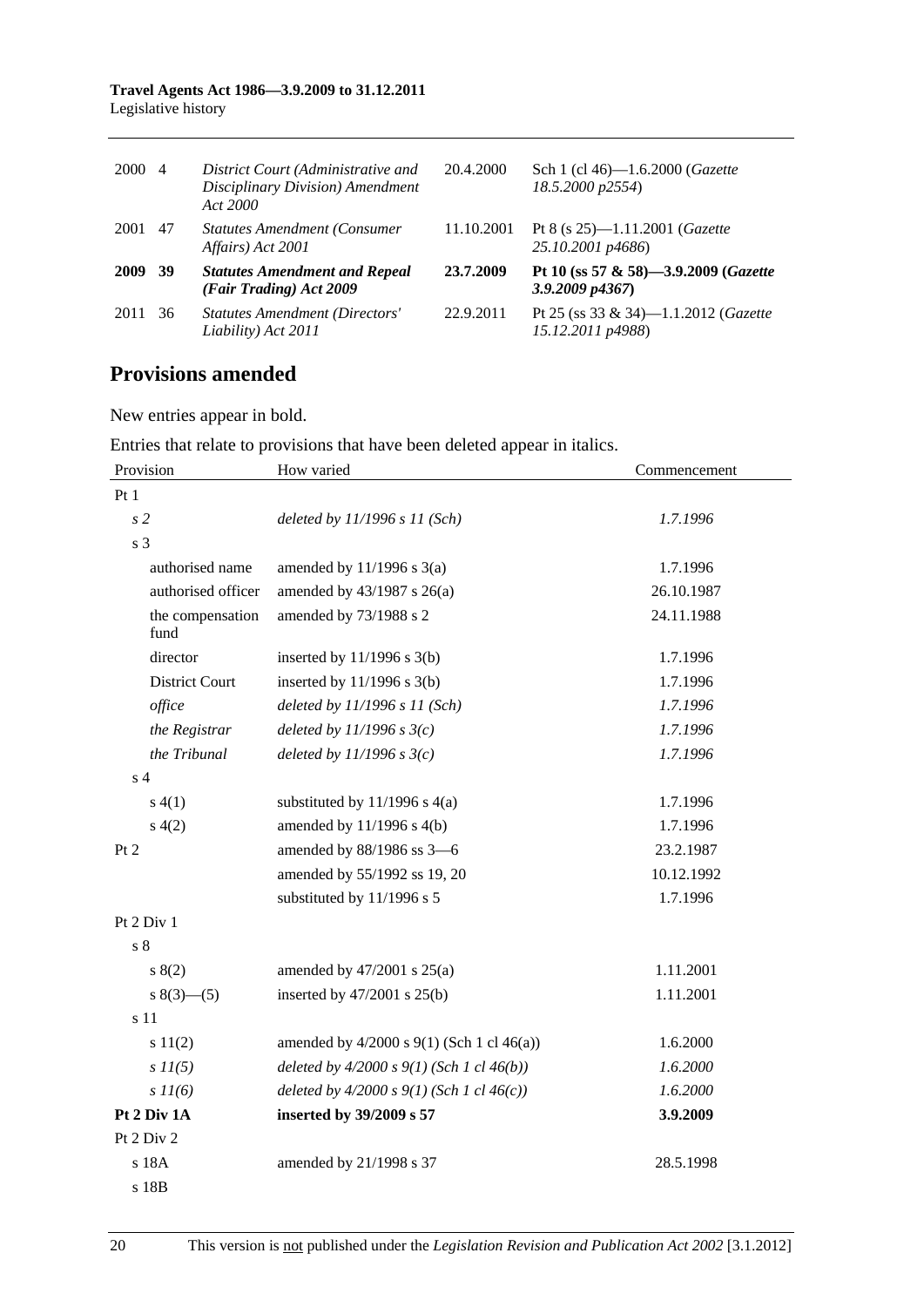| s 18B(1)          | amended by 21/1998 Sch cl 10 as inserted by<br>22/1998 s 3           | 28.5.1998  |
|-------------------|----------------------------------------------------------------------|------------|
| Pt <sub>3</sub>   |                                                                      |            |
| s 19              |                                                                      |            |
| s 19(2)           | amended by 11/1996 s 11 (Sch)                                        | 1.7.1996   |
| s 20              | substituted by 73/1988 s 3                                           | 24.11.1988 |
| s 21              | substituted by 73/1988 s 3                                           | 24.11.1988 |
| $s \, 21(1)$      | amended by $11/1996$ s $6(a)$                                        | 1.7.1996   |
| $s$ 2 $l(2)$      | deleted by $11/1996 s 6(b)$                                          | 1.7.1996   |
| $s$ 2 $I(3)$      | amended by $11/1996 s 6(c)$                                          | 1.7.1996   |
|                   | deleted by $4/2000 s 9(1)$ (Sch 1 cl $46(d)$ )                       | 1.6.2000   |
| $ss 22 - 24$      | deleted by 73/1988 s 3                                               | 24.11.1988 |
| s 25              |                                                                      |            |
| $s 25(2)$ and (3) | substituted by 11/1996 s 7                                           | 1.7.1996   |
| s26               |                                                                      |            |
| $s\,26(2)$        | deleted by 73/1988 s 4                                               | 24.11.1988 |
| ss 27 and 28      | deleted by $43/1987 s 26(b)$                                         | 26.10.1987 |
| Pt 4              | amended by 73/1988 ss 5, 6                                           | 24.11.1988 |
|                   | substituted by 11/1996 s 8                                           | 1.7.1996   |
| s 30              |                                                                      |            |
| s30(2a)           | inserted by 39/2009 s 58                                             | 3.9.2009   |
| s <sub>42</sub>   |                                                                      |            |
| $s\ 42(1)$        | substituted by 21/1998 Sch cl 10 as inserted by<br>22/1998 s 3       | 28.5.1998  |
| s 46              |                                                                      |            |
| $s\,46(2)$        | amended by 34/1996 s 4 (Sch cl 40) as<br>substituted by 59/1997 s 16 | 1.3.1998   |
| Sch               | inserted by 11/1996 s 9                                              | 1.7.1996   |
| $\text{sc}$ (4)   | amended by 21/1998 s 38                                              | 28.5.1998  |

# **Transitional etc provisions associated with Act or amendments**

# *Travel Agents (Miscellaneous) Amendment Act 1996*

#### **10—Transitional provisions**

- (1) Subject to this Act, a licence in force under Division 1 of Part 2 of the principal Act immediately before the commencement of this Act continues in force as a licence under Division 1 of Part 2 of the principal Act as amended by this Act subject to the same licence conditions (if any).
- (2) An approval of qualifications by the Commercial Tribunal in force under section 10A of the principal Act immediately before the commencement of this Act continues as an approval by the Commissioner under section 13 of the principal Act as amended by this Act.